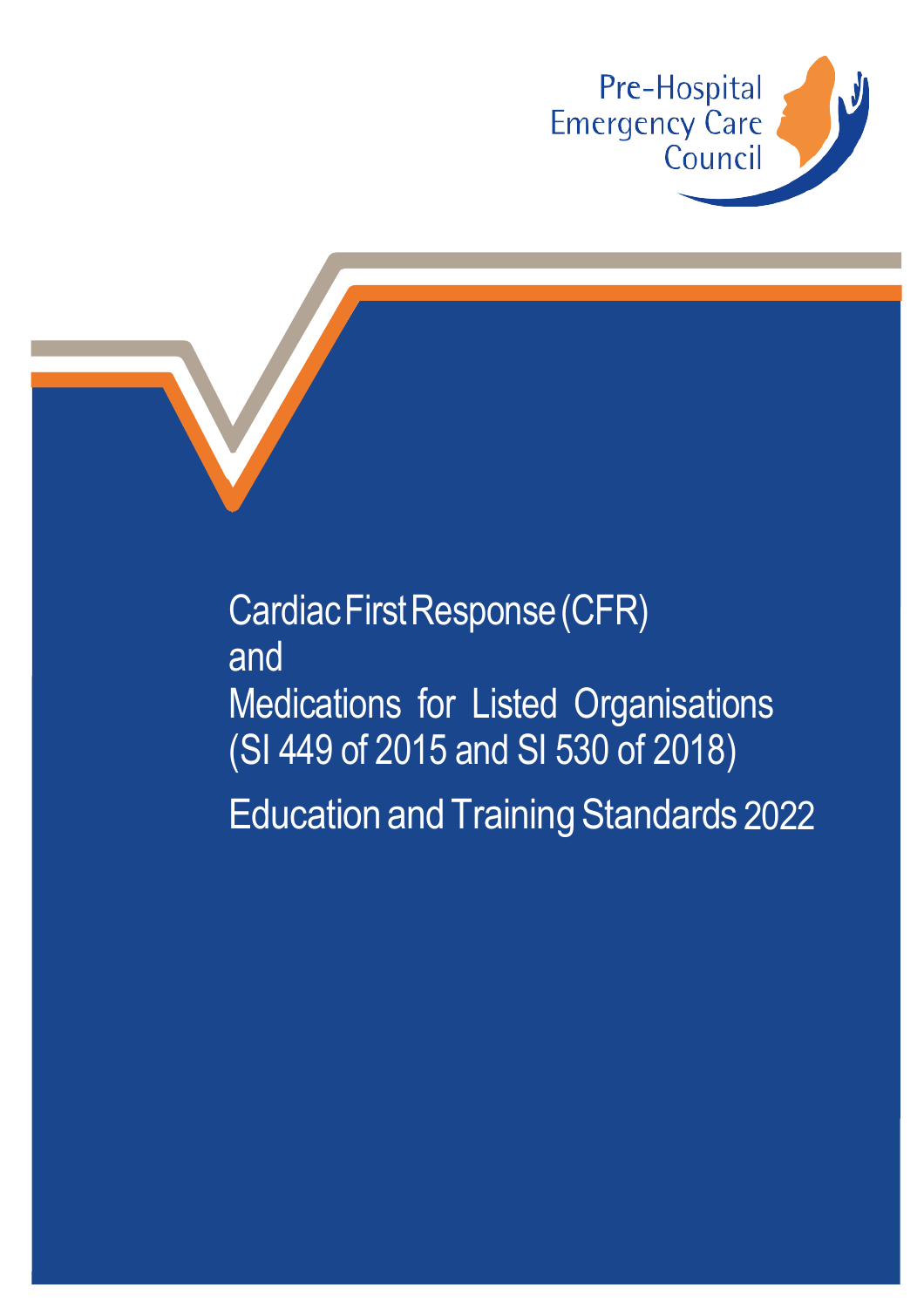# *Mission Statement*

*"The Pre-Hospital Emergency Care Council protectsthe public by independently specifying, reviewing, maintaining and monitoring standards of excellence forthe safe provision of quality pre-hospital emergency care"*

**Version 2: Feb 2022** Published by: **Pre-Hospital Emergency CareCouncil**

Phone: + 353 (0)45 882042 Email: [info@phecc.ie](mailto:info@phecc.ie) Web: [www.phecc.ie](http://www.phecc.ie/)

ISBN 978-0-9929363-5-8

©Pre-HospitalEmergencyCareCouncil

Version history (**Please visit the** [PHECC website](http://www.phecc.ie/) **to confirm current version**.)

| <b>STN022</b> CFR and Medications for Listed Organisations (SI 449 of 2015 and SI 530 of 2018) |          |                |
|------------------------------------------------------------------------------------------------|----------|----------------|
| Version                                                                                        | Date     | <b>Details</b> |
|                                                                                                | Feb 2016 | New standard   |
|                                                                                                | Feb 2022 | Updated        |

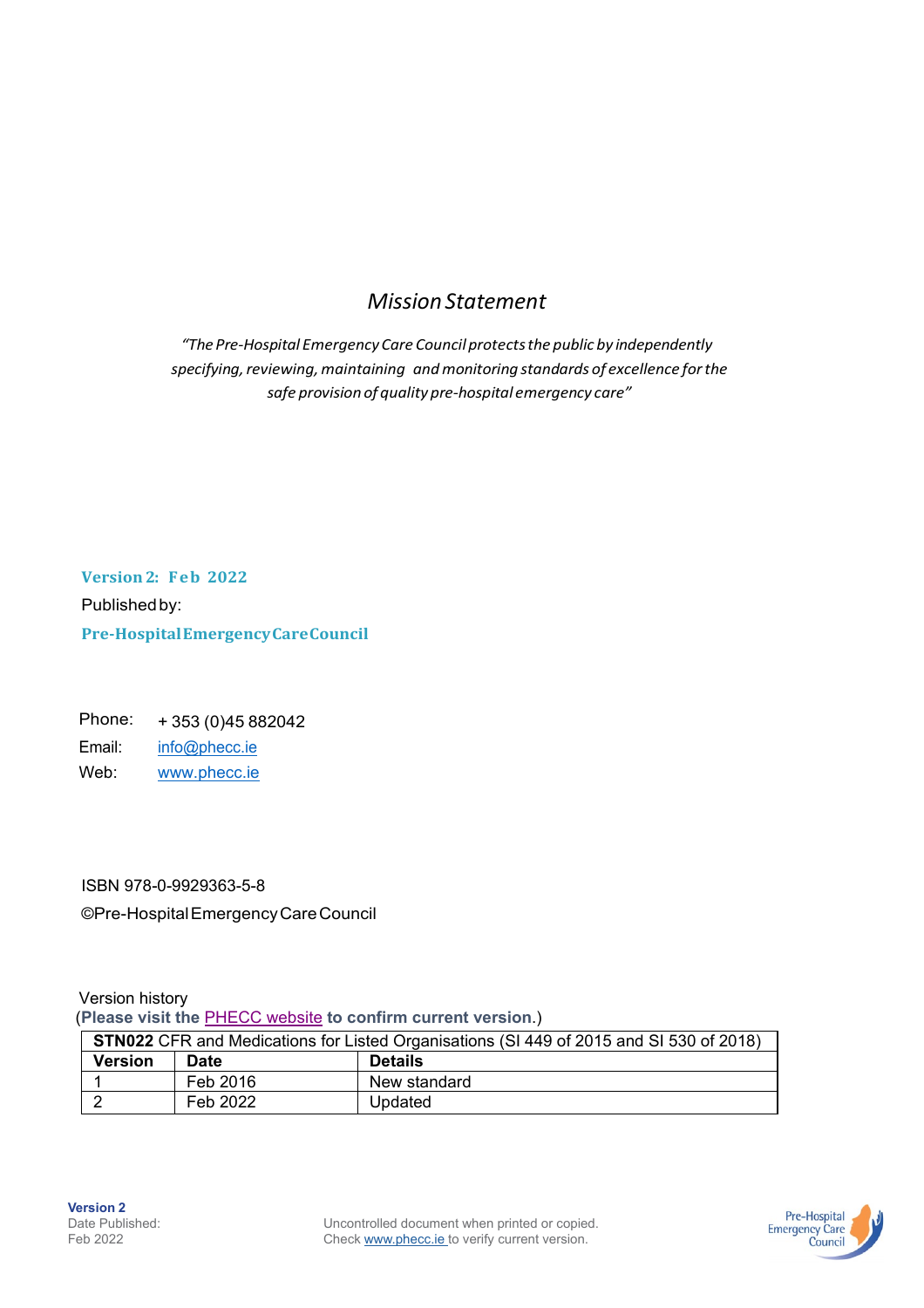# **Table of Contents**

| STN022-6 Add-On module for EFR - Medical Gas 50% Nitrous oxide and 50% Oxygen  25 |
|-----------------------------------------------------------------------------------|
| Module 4: Medication management - Medical Gas 50% Nitrous oxide and 50% oxygen 25 |
| Module 5: Administration of Medical Gas 50% nitrous oxide and 50% oxygen 27       |
|                                                                                   |

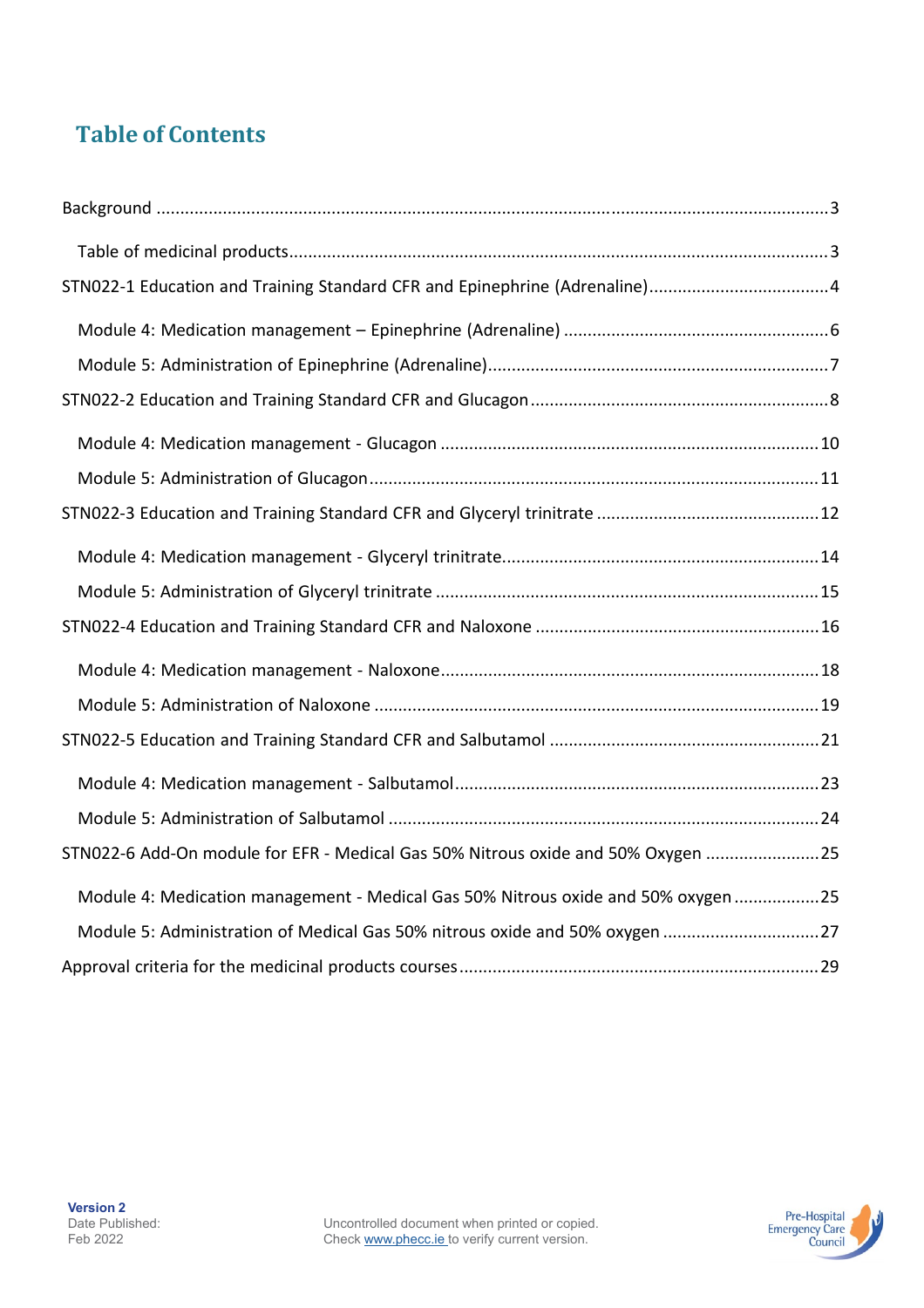# **Background**

The Pre-Hospital Emergency Care Council (PHECC) has designed new education and training modules to offer appropriate training to existing and new responders who wish to avail of [PHECC](http://www.phecit.ie/Images/PHECC/What%20We%20Do/Legislation/SI%20449%20of%202015.pdf) certified training in 6 medications as listed. This has been possible by [SI No. 449 of 2015](https://www.irishstatutebook.ie/eli/2015/si/449/made/en/print) Medicinal Products (Prescription and Control of Supply) (Amendment) (No. 2) Regulations 2015 and [PHECC](http://www.phecit.ie/PHECC/Clinical_resources/Clinical_practice_guidelines/2014_edition_CPGs/PHECC/Exams_and_candidates/Clinical_Practice_Guidelines/Clinical_Practice_Guidelines.aspx?Hkey=23dd59a6-6b5b-4d0b-9874-6e3467c026e0)  clinical [practice guidelines \(CPGs\).](http://www.phecit.ie/PHECC/Clinical_resources/Clinical_practice_guidelines/2014_edition_CPGs/PHECC/Exams_and_candidates/Clinical_Practice_Guidelines/Clinical_Practice_Guidelines.aspx?Hkey=23dd59a6-6b5b-4d0b-9874-6e3467c026e0) 

In 2018, these Regulations were amended b[y SI No. 530 of 2018 M](https://www.irishstatutebook.ie/eli/2018/si/530/made/en/print)edicinal Products (Prescription and Control of Supply) (Amendment) Regulations 2018. In the 2018 Regulations, the Eighth and Tenth Schedules updated the entries for Naloxone injection by the insertion of 'Naloxone Nasal Spray'. As a result, PHECC amended the education and training standard (STN022) to accommodate the nasal administration of Naloxone (hydrochloride dihydrate 1.8mg) nasal spray for the emergency treatment of respiratory depression secondary to known or suspected narcotic overdose in accordance with PHECC CPGs.

# **Table of Medicinal Products**

| <b>Module ref</b> | <b>Medicinal Products</b><br>(Tenth schedule; SI 449 of 205 & SI 530 of 2018) |  |
|-------------------|-------------------------------------------------------------------------------|--|
|                   | <b>Epinephrine</b> (adrenaline)                                               |  |
| <b>STN002-1</b>   | 300 mcg and 150 mcg                                                           |  |
|                   | (by pre-filled auto injector for IM use)                                      |  |
|                   | Glucagon                                                                      |  |
| <b>STN002-2</b>   | 1 mg vial and solution                                                        |  |
|                   | (by IM injection)                                                             |  |
|                   | <b>Glyceryl trinitrate</b>                                                    |  |
| <b>STN002-3</b>   | Metered dose 0.4mg                                                            |  |
|                   | (by sublingual spray)                                                         |  |
|                   | <b>Naloxone</b>                                                               |  |
|                   | 1mg/ml pre-filled injection                                                   |  |
| <b>STN002-4</b>   | (by pre-filled IM injection)                                                  |  |
|                   | <b>Naloxone</b>                                                               |  |
|                   | 1.8 mg nasal spray solution (by nasal administration)                         |  |
|                   | Salbutamol                                                                    |  |
| <b>STN002-5</b>   | 100 mcg multi dose inhaler                                                    |  |
|                   | (by oral inhalation)                                                          |  |
|                   | Medical gas 50% nitrous oxide and 50% oxygen                                  |  |
| <b>STN002-6</b>   |                                                                               |  |
|                   | (by inhalation)                                                               |  |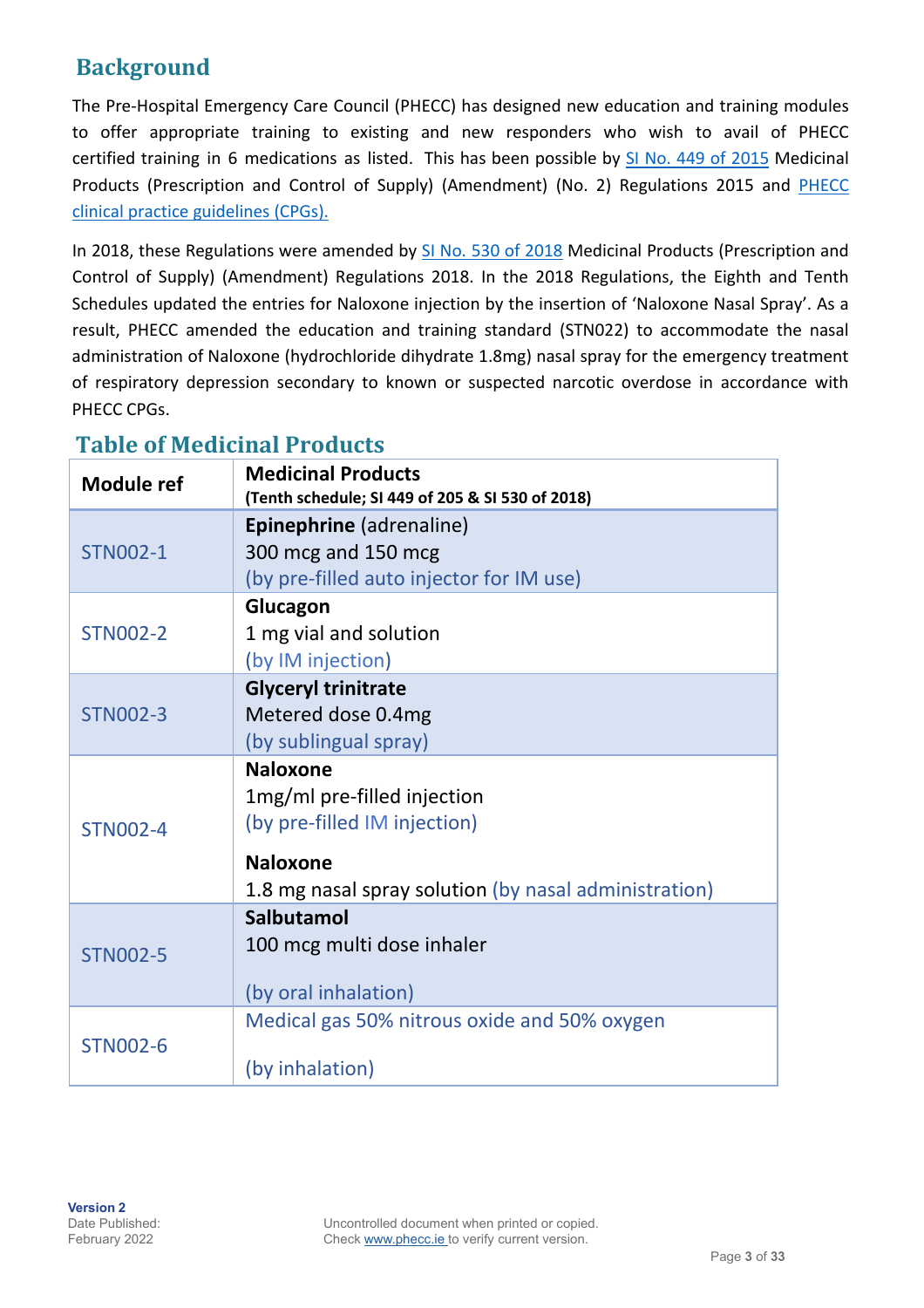# STN022-1 Education and Training Standard CFR and Epinephrine (Adrenaline)

### **Background**

The Pre-Hospital Emergency Care Council (PHECC), has designed the Cardiac First Response (CFR) and Epinephrine (Adrenaline) standard to offer appropriate training to individuals and groups who wish to avail of certified training in basic life support and the administration of Epinephrine (Adrenaline) for the emergency treatment of adults and children (< 16 years old) with anaphylaxis(anaphylactic shock).

## **Role and responsibility of certified trained non-medical person (or trained person), employed or engaged by a listed organisation:**

In accordance with the Regulations a trained person may be a member of the public who has successfully undertaken a PHECC approved CFR and Epinephrine (Adrenaline) course in the past 2 years. In addition to CFR skills, the trained person will learn specific knowledge and skills in the further management of another person (a patient) who is having a severe allergic reaction (anaphylaxis) in the out-of-hospital environment until handover to an appropriate practitioner. The certified trained person will be able to recognise and treat these patients in accordance with SI 449 of 2015 and PHECC clinical practice guidelines (CPGs).

Certified trained persons must be able to demonstrate a commitment to the process of continuous responder competence and will be required to maintain their skill levels in CFR and Epinephrine (Adrenaline) not longer than 2 years from the date of issuance.

### **Learning outcomes for the CFR and Epinephrine (Adrenaline) standard**

The trained person will possess the following general knowledge and skills. The ability to:

- **Recognise** the signs of a life threatening emergency
- **Respond** in an effective, safe and appropriate manner to a life threatening emergency, utilising basic life support skills
- **Retrieve** and use, if required, an automated external defibrillator during a cardiac arrest
- **Report and record** actions appropriately and handover to emergency medical services
- **React** to a life threatening or potentially life threatening anaphylactic reaction

The learning objectives in the standard refer to the management of adults and children unless stated otherwise. The standard of care for patients is set out in the PHECC clinical practice guidelines (CPGs). The CPGs are available from the website of PHECC [www.phecc.ie](http://www.phecc.ie/)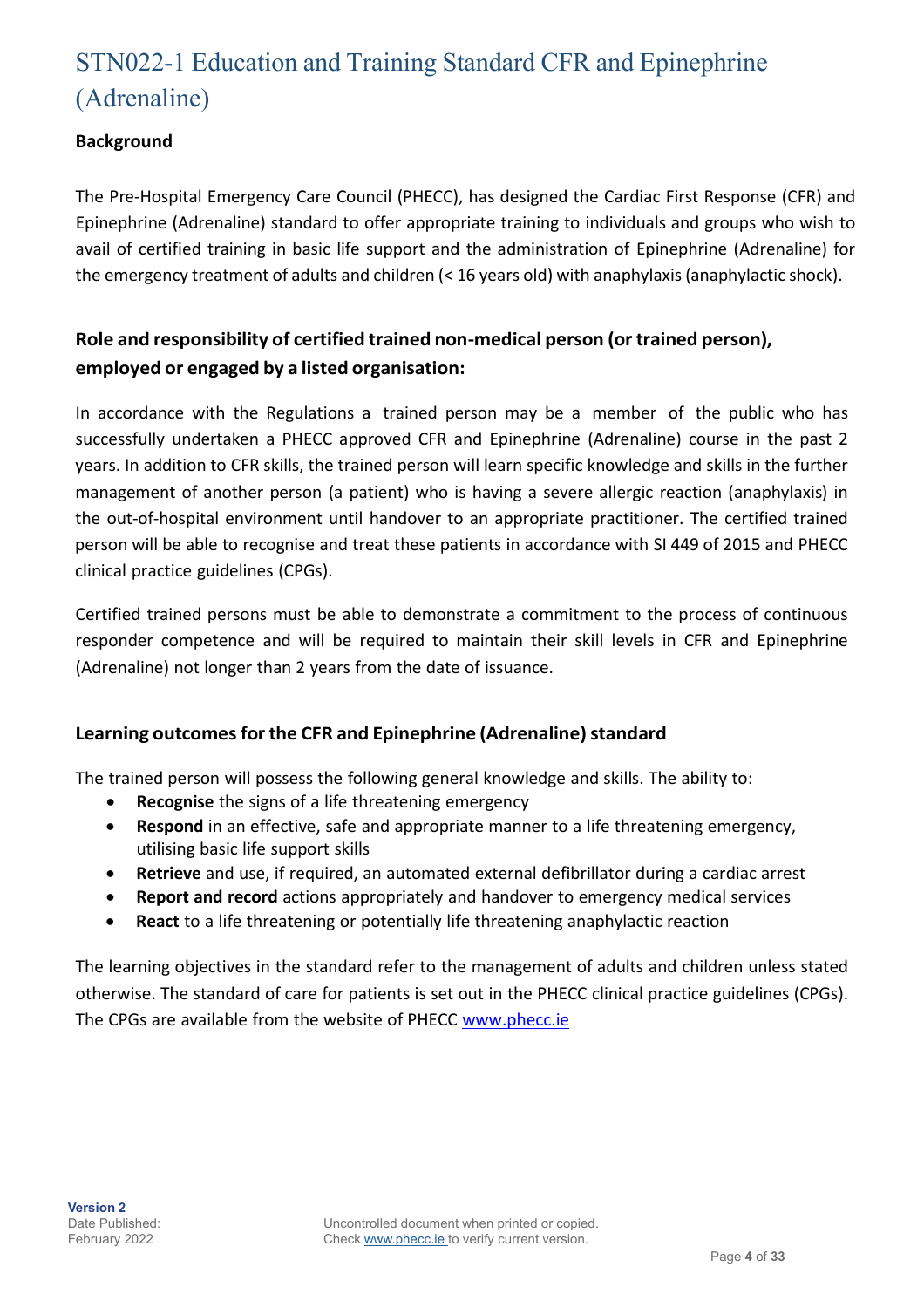#### **Framework forthe CFR and Epinephrine (Adrenaline) Standard**

| <b>Learning outcome</b>                                                 | <b>Module</b>                                |
|-------------------------------------------------------------------------|----------------------------------------------|
| Recognise the signs of a life threatening emergency                     |                                              |
|                                                                         | CFR - Basic Emergency Care<br>1.             |
| Respond in an effective, safe and appropriate manner,                   |                                              |
| to a life threatening emergency, utilising basic life<br>support skills |                                              |
|                                                                         |                                              |
| Retrieve and use, if required, an automated external                    | CFR - Access and use of an<br>2 <sub>1</sub> |
| defibrillator during a cardiac arrest                                   | Automated External Defibrillator             |
| <b>Report and Record</b> actions appropriately and handover             | 3.<br>CFR-Safety and Communication           |
| to emergency medical services                                           |                                              |
| <b>React to a life threatening or potentially life threatening</b>      | Medication management-<br>4.                 |
| anaphylactic reaction                                                   | Epinephrine (Adrenaline)                     |
|                                                                         | Administration of<br>5.                      |
|                                                                         | Epinephrine (Adrenaline)                     |

#### **Key to the framework:**

The certificate courses combine the Cardiac First Response (CFR) Community standard and new named medication management and administration modules. All modules must be successfully completed for PHECC certification "CFR and [named medicinal product]"; e.g. CFR and Epinephrine (Adrenaline).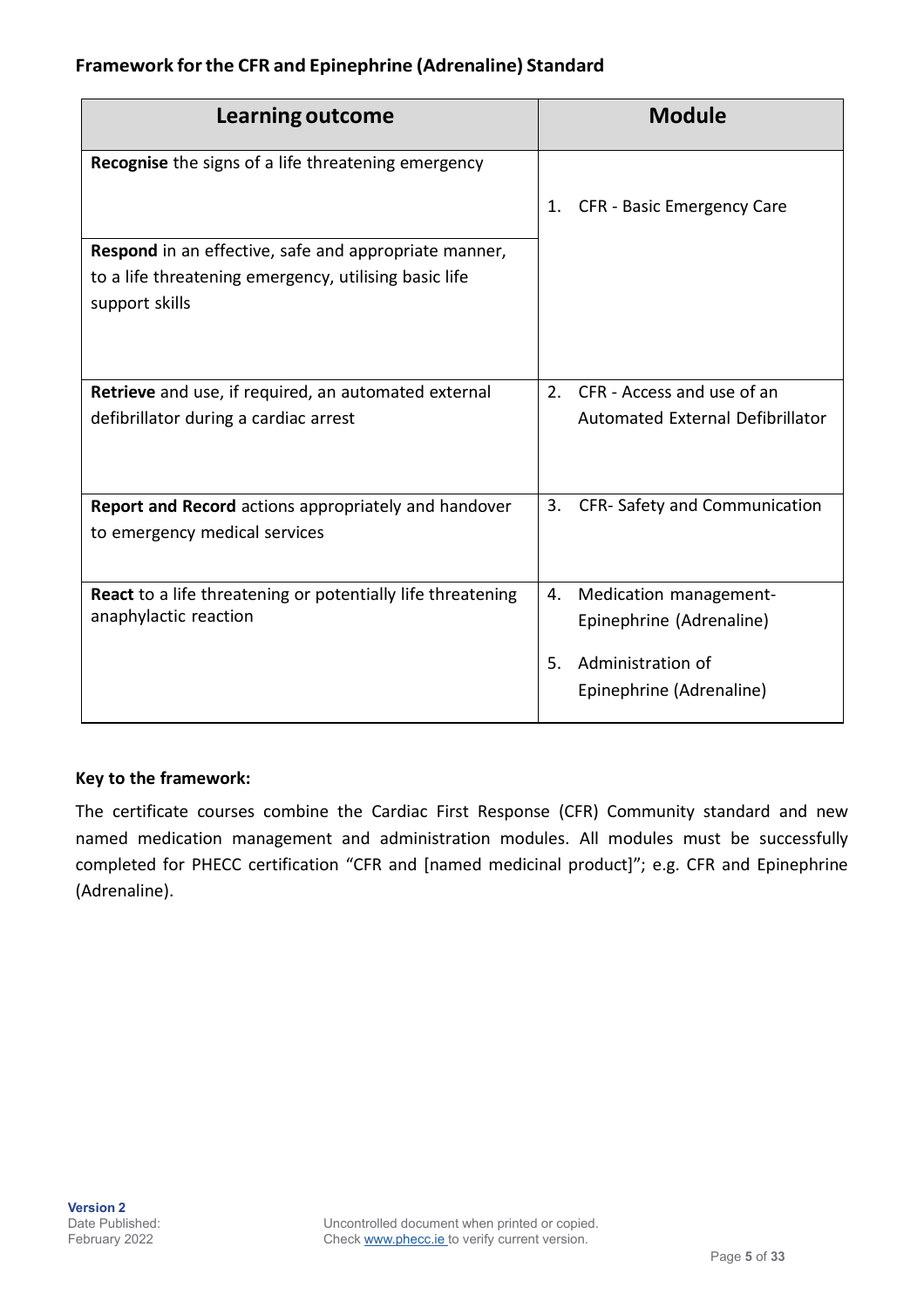### **Module 4: Medication management – Epinephrine (Adrenaline)**

**On completion of this module, the student will be able to outline their role and responsibilities as certified trained non-medical persons in the Regulations of 2015 for the specific named medication. They will specify and put into practice safe storage, record keeping and patient consent requirements.**

#### Knowledge objectives

At the completion of this module, the student will be able to:

- 1. Discuss what is meant by the following terms as set down in SI No. 449 of 2015
	- o "an emergency"
	- o "An emergency rescue organisation"
	- o "a listed organisation" maintained by the Health Products Regulatory Authority (HPRA)
	- o "supply and administration of medicinal products"
	- o "the trained person"
	- o "the accountable person" (Reg. 4E and tenth schedule)
- 2. Outline the legal framework that enables the procurement, storage, supply and administration of the named medicinal product
- 3. Explain the clinical governance arrangements required for administration of the medicinal product including use of clinical practice guidelines
- 4. Outline the protocols and record keeping requirements for administration of the named medicinal product including the register and the particulars to be recorded therein as set down by SI No. 449 of 2015 (10C (a)- (h))
- 5. Explain the conditions appropriate for the storage and safe keeping of the named medicinal product
- 6. Outline the steps in the management of a needle stick injury to self or another person
- 7. Outline sharps management including sharps disposal
- 8. List the steps in reporting an adverse event following medication administration (as set down by the Health Products Regulatory Authority)
- 9. Manage any immediate adverse reaction(s) that may follow from administration of the medicinal product
- 10. Explain patient consent informed and implied
- 11. List the patient confidentiality requirements including during record keeping

#### Attitudinal objectives

At the completion of this section, the student will be able to:

1. Value their role and contribution to the management of a person experiencing a life threatening severe allergic reaction (anaphylactic shock) while understanding their limitations.

Skills objectives

No skills objectives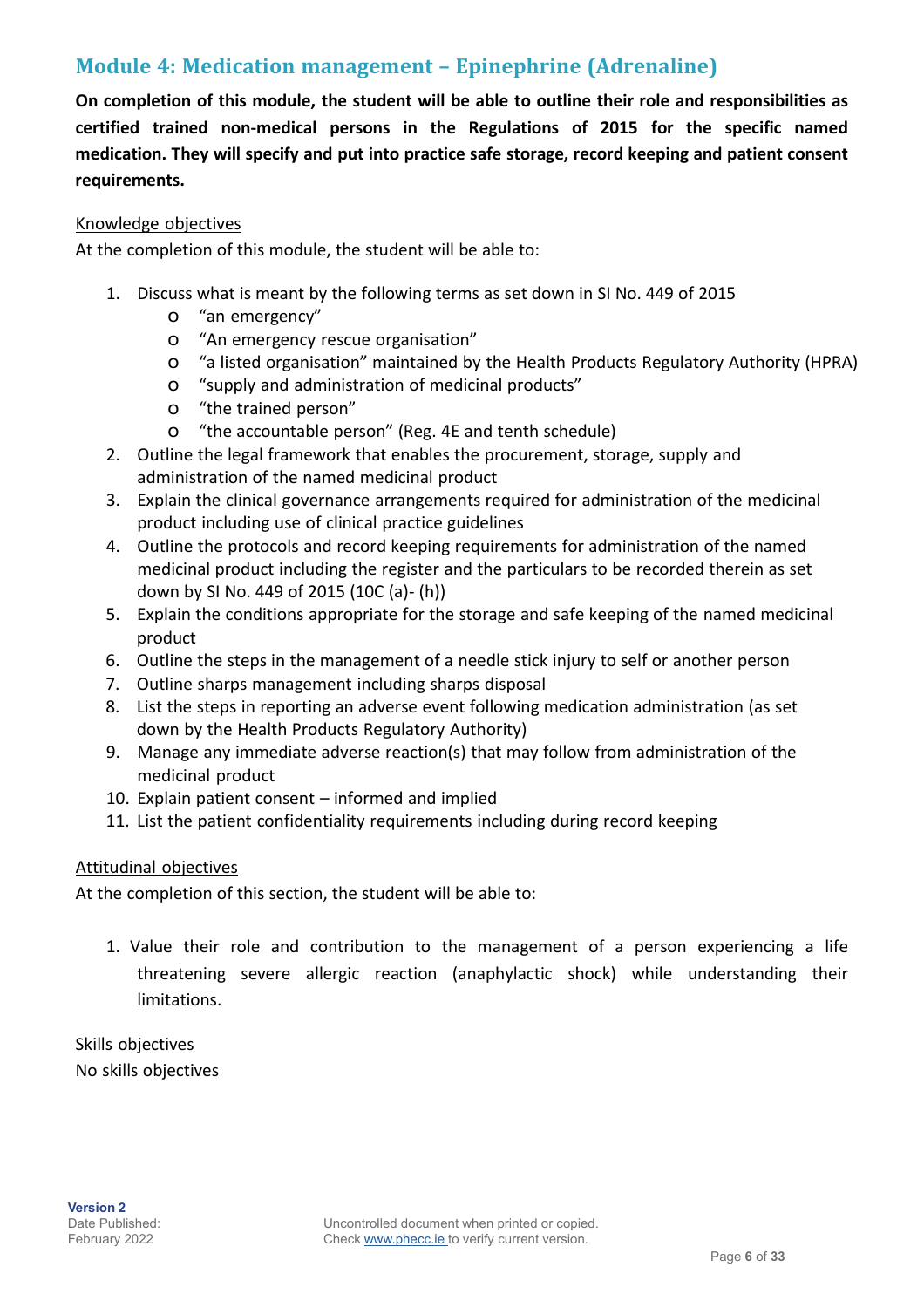# **Module 5: Administration of Epinephrine (Adrenaline)**

**On completion of this module, the student will be able to recognise a patient with a life threatening severe allergic reaction (anaphylactic shock) following exposure to a known or suspected allergen and safely administer the medicine Epinephrine (Adrenaline) using a pre-filled auto injection to adults and children.**

#### Knowledge objectives

At the completion of this module, the student will be able to:

- 1. Ask the specific questions to establish if the patient has a prior diagnosis of an allergy or is prescribed the medication
- 2. Ask specific questions to establish if the patient has been in contact with an allergen e.g. peanuts
- 3. List the signs and symptoms of anaphylaxis
- 4. Select the correct care management plan as set down in the clinical practice guideline including selection of the correct dose of medication for an adult and a child
- 5. List the '6 rights' of medication administration
- 6. List the suitable injection sites for giving the named medication
- 7. List the steps to take for personal protection against infection
- 8. Outline how to dispose of the auto injector after use

#### Attitudinal objectives

At the completion of this module, the student will be able to:

1. Whilst taking control of an emergency situation, demonstrate a courteous approach to the patient, their family and bystanders

#### Skills objectives

- 1. Recognise a patient having a severe allergic reaction (sudden onset and rapid progression of: airway swelling; breathing difficulty - wheeze; circulation, weakness; red, blotchy skin and or swollen eyes)
- 2. Survey the environment to establish if the patient has been exposed to an allergen including interview bystanders/family
- 3. Obtain patient consent prior to the use of the medicine Epinephrine (Adrenaline) where appropriate
- 4. Prepare the medicinal product for use perform all appropriate pre-administration checks on the medication
- 5. Carry out all the appropriate interventions including the administration of Epinephrine (Adrenaline) intramuscular to an adult and child as per clinical practice guideline (i.e. call for EMS)
- 6. Monitor the patient and their response to the medication Epinephrine (Adrenaline)
- 7. Complete PHECC's [ambulatory](http://www.phecit.ie/Images/PHECC/Information%20Management/10-10-2013%20AMBULATORY%20CARE%20REPORT%20FINAL.pdf) care report (ACR) as a patient record and any other any other documentation required by the listed organisation
- 8. Demonstrate correct disposal of the medication injection device
- 9. Deliver a handover report to an appropriate practitioner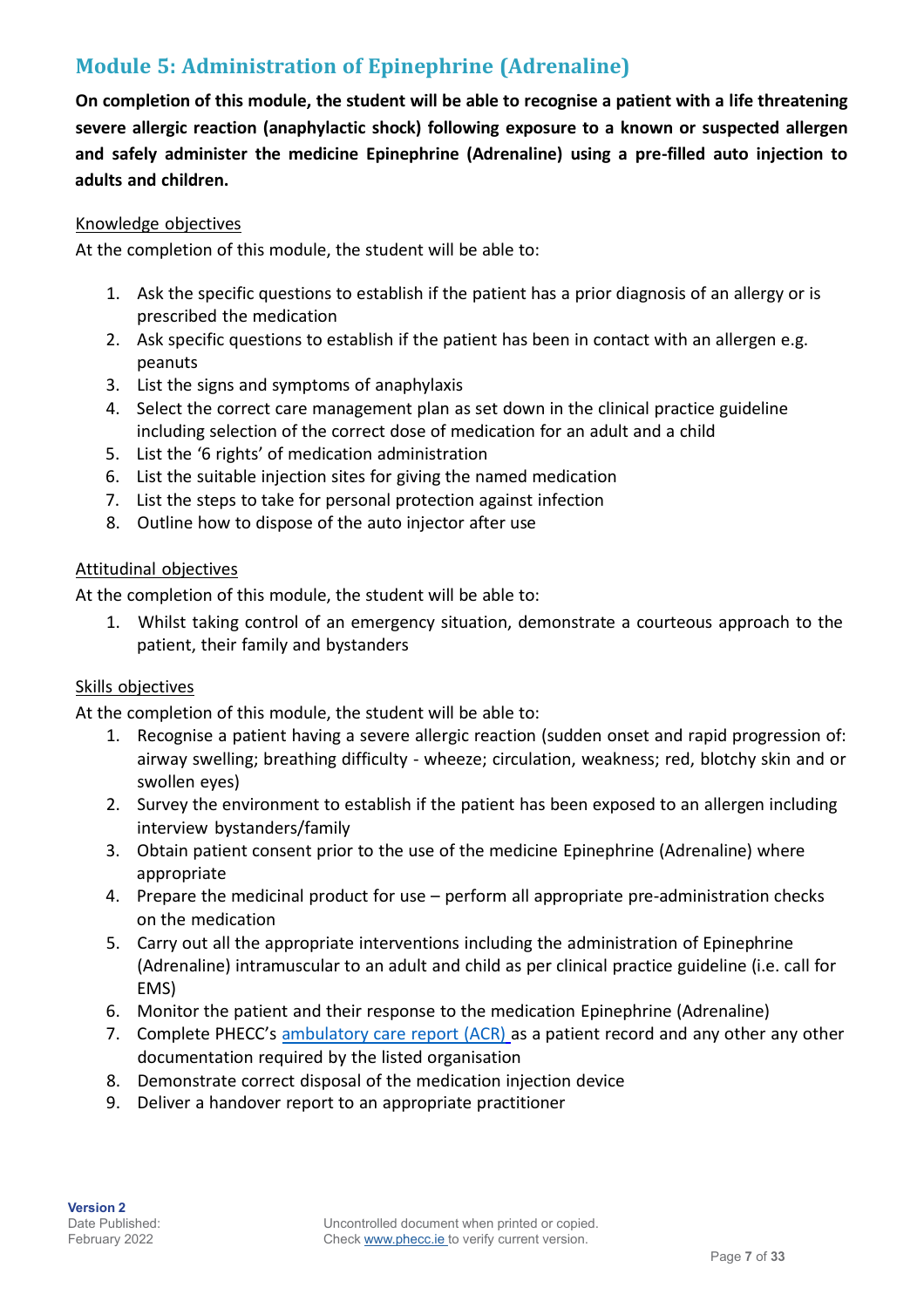# **STN022-2 Education and Training Standard CFR and Glucagon**

#### **Background**

The Pre-Hospital Emergency Care Council (PHECC) has designed the Cardiac First Response (CFR) and Glucagon for injection standard to offer appropriate training to individuals and groups who wish to avail of certified training in basic life support and the administration of Glucagon for emergency treatment of adults and children (< 16 years) with hypoglycaemia.

### **Role and responsibility of certified trained non-medical person (or trained person), employed or engaged by a listed organisation:**

In accordance with the Regulations a trained person may be a member of the public who has successfully undertaken a PHECC approved CFR and Glucagon course in the past 2 years. In addition to CFR skills, the trained person will learn specific knowledge and skills in the further management of another person (a patient) with hypoglycaemia in the out-of-hospital environment until handover to an appropriate practitioner. The certified trained person will be able to recognise and treat these patients in accordance with SI 449 of 2015 and PHECC clinical practice guidelines (CPGs).

Certified trained persons must be able to demonstrate a commitment to the process of continuous responder competence and will be required to maintain their skill levels in CFR and Glucagon not longer than 2 years from the date of issuance.

### **Learning outcomesfor the CFR and Glucagon standard**

The trained person will possess the following general knowledge and skills. The ability to:

- **Recognise** the signs of a life threatening emergency
- **Respond** in an effective, safe and appropriate manner to a life threatening emergency, utilising basic life support skills
- **Retrieve** and use, if required, an automated external defibrillator during a cardiac arrest
- **Report and record** actions appropriately and handover to emergency medical services
- **React** to a patient with a life threatening or potentially life threatening hypoglycaemic event

The learning objectives in the standard refer to the management of adults and children unless stated otherwise. The standard of care for patients is set out in the PHECC clinical practice guidelines (CPGs). The CPGs are available from the website of PHECC [www.phecc.ie](http://www.phecc.ie/)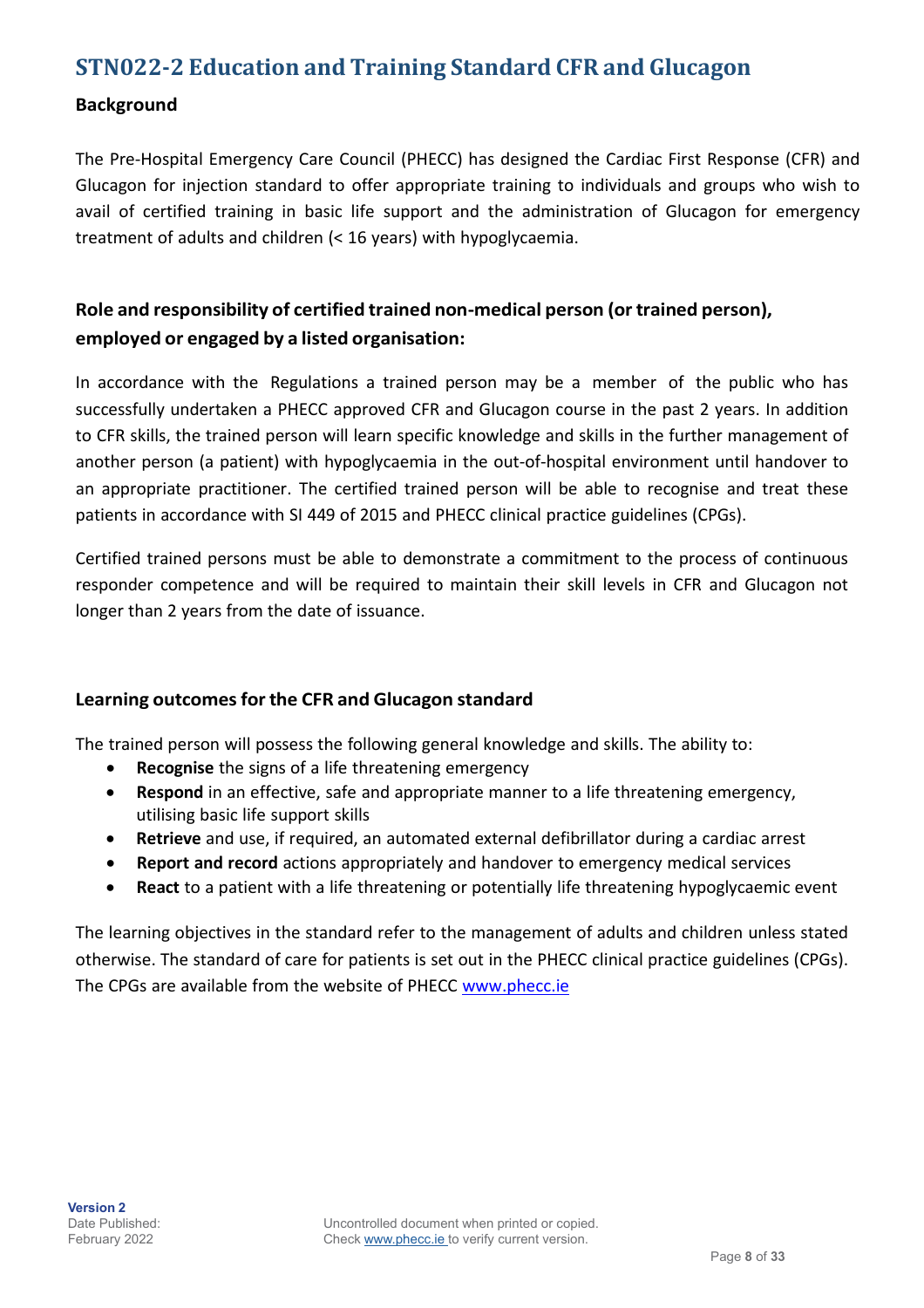#### **Framework forthe CFR and Glucagon Standard**

| Learning outcome                                                                                                                 | <b>Module</b>                               |
|----------------------------------------------------------------------------------------------------------------------------------|---------------------------------------------|
| Recognise the signs of a life threatening emergency                                                                              |                                             |
|                                                                                                                                  | CFR- Basic Emergency Care<br>1.             |
| Respond in an effective, safe and appropriate manner,<br>to a life threatening emergency, utilising basic life<br>support skills |                                             |
| Retrieve and use, if required, an automated external                                                                             | CFR- Access and use of an<br>2 <sub>1</sub> |
| defibrillator during a cardiac arrest                                                                                            | Automated External Defibrillator            |
| Report and Record actions appropriately and handover<br>to emergency medical services                                            | CFR-Safety and Communication<br>3.          |
| <b>React</b> to a life threatening or potentially life threatening<br>hypoglycaemic event                                        | Medication management -<br>4.<br>Glucagon   |
|                                                                                                                                  | Administration of Glucagon<br>5.            |

#### **Key to the framework:**

The certificate courses combine the Cardiac First Response (CFR) Community standard and new named medication management and administration modules. All modules must be successfully completed for PHECC certification "CFR and [named medicinal product]"; e.g. CFR and Glucagon.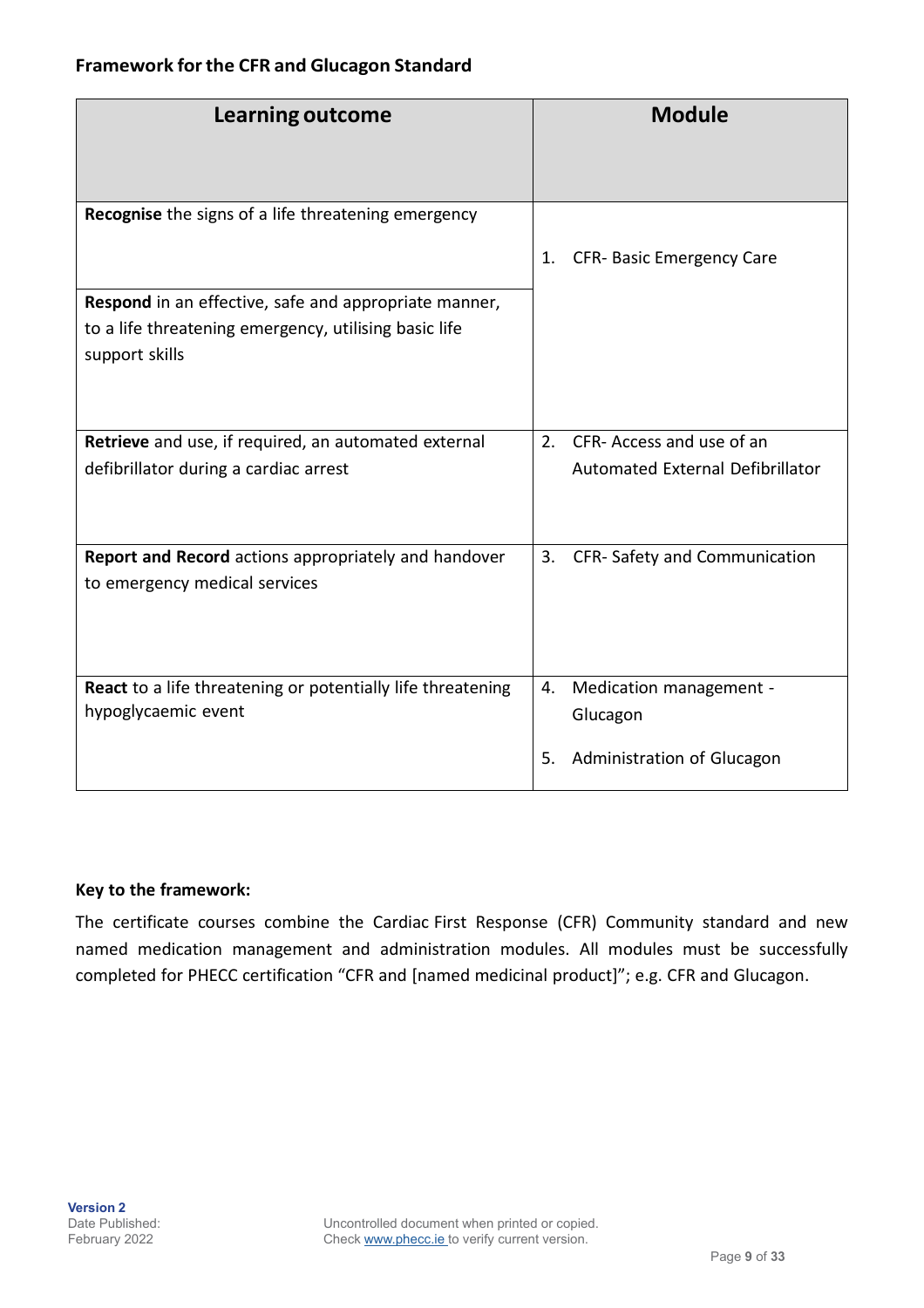### **Module 4: Medication management - Glucagon**

**On completion of this module, the student will be able to outline their role and responsibilities as certified trained non-medical persons in the Regulations of 2015 for the specific named medication. They will specify and put into practice safe storage, record keeping and patient consent requirements.**

#### Knowledge objectives

At the completion of this module, the student will be able to:

- 1. Discuss what is meant by the following terms as set down in SI No. 449 of 2015
	- o "an emergency"
	- o "an emergency rescue organisation"
	- o "a listed organisation" maintained by the Health Products Regulatory Authority (HPRA)
	- o "supply and administration of medicinal products"
	- o "the trained person"
	- o "the accountable person" (Reg. 4E and tenth schedule)
- 2. Outline the legal framework that enables the procurement, storage, supply and administration of the named medicinal product
- 3. Explain the clinical governance arrangements required for administration of the medicinal product including use of clinical practice guidelines
- 4. Outline the protocols and record keeping requirements for administration of the named medicinal product including the register and the particulars to be recorded therein as set down by SI No. 449 of 2015 (10C (a)- (h))
- 5. Explain the conditions appropriate for the storage and safe keeping of the named medicinal product
- 6. Outline the steps in the management of a needle stick injury to self or another person
- 7. Outline sharps management including sharps disposal
- 8. List the steps in reporting an adverse event following medication administration (as set down by the Health Products Regulatory Authority (HPRA))
- 9. Manage any immediate adverse reaction(s) that may follow from administration of the medicinal product
- 10. Explain patient consent informed and implied
- 11. List the patient confidentiality requirements including during record keeping

#### Attitudinal objectives

At the completion of this section, the student will be able to:

1. Value their role and contribution to the management of a person experiencing hypoglycaemia (low blood sugar) while understanding their limitations.

Skills objectives No skills objectives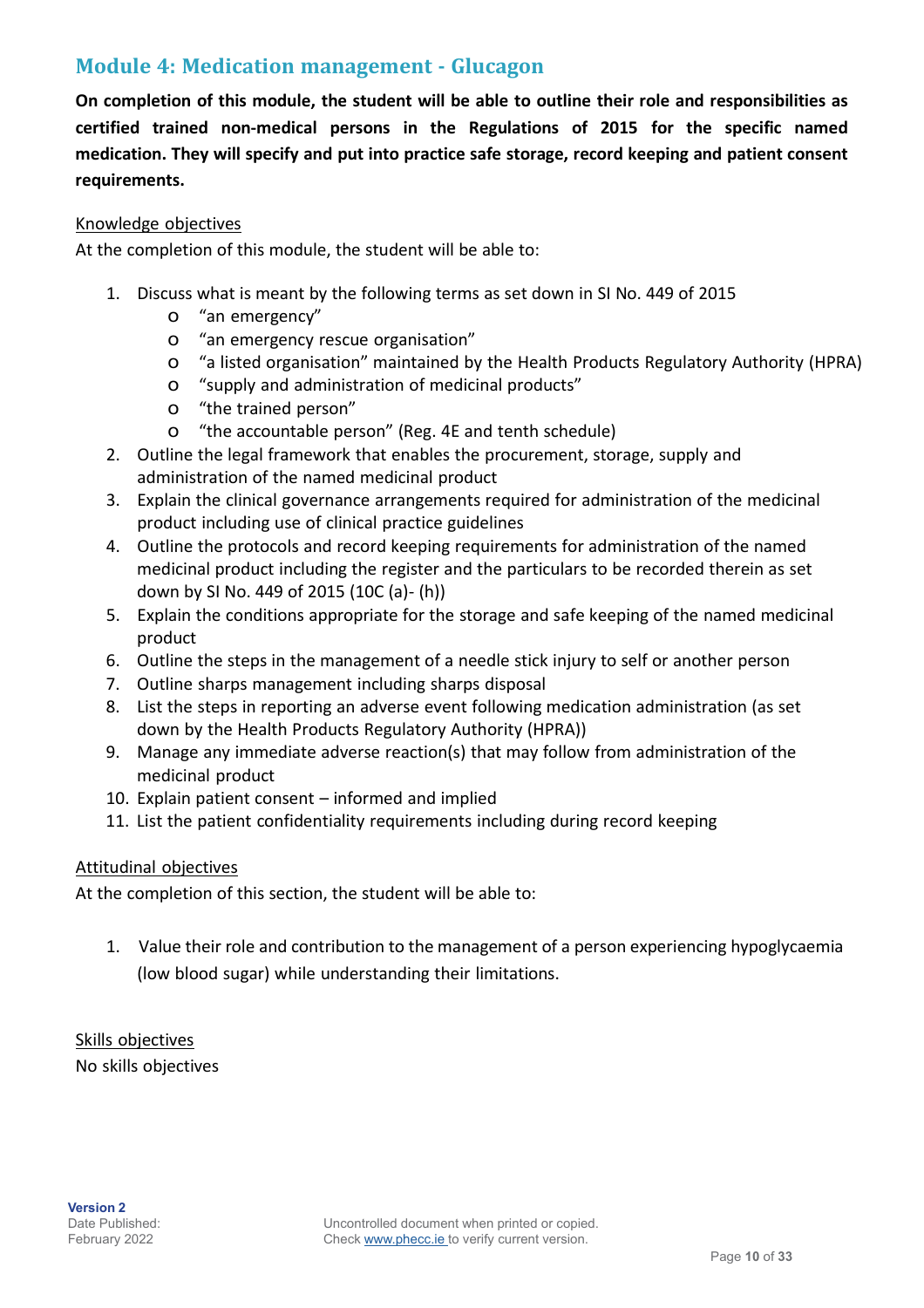# **Module 5: Administration of Glucagon**

**On completion of this module, the student will be able to recognise a patient with hypoglycaemia, take and record a blood sugar measurement using a glucometer and safely administer the medicine Glucagon to adults and children.**

#### Knowledge objectives

At the completion of this module, the student will be able to:

- 1. Ask the specific questions to establish if the patient has a prior diagnosis of diabetes or is prescribed the medication
- 2. List the signs and symptoms of hypoglycaemia (to include a blood glucose < 4 mmol/L)
- 3. Discuss the normal range of blood glucose levels
- 4. List the pre-checks before use of a glucometer
- 5. List the steps in measuring a patient's blood glucose level using a glucometer
- 6. Differentiate between the need for oral glucose (sweetened drink or glucose gel) and intramuscular Glucagon when treating hypoglycaemia
- 7. Describe the limitations of Glucagon intramuscular when given to an under nourished person
- 8. Select the correct care management plan as set down in the clinical practice guideline including selection of the correct dose of medication for an adult and a child
- 9. List the '6 rights' of medication administration
- 10. List the suitable injection sites for giving the named medication
- 11. List the steps to take for personal protection against infection

#### Attitudinal objectives

At the completion of this module, the student will be able to:

1. Whilst taking control of an emergency situation, demonstrate a courteous approach to the patient, their family and bystanders

#### Skills objectives

- 1. Recognise a patient with hypoglycaemia (known diabetic with rapid onset confusion or altered levels of consciousness)
- 2. Obtain patient consent prior to the use of the medicine Glucagon where appropriate
- 3. Prepare a glucometer for use perform a blood sugar measurement
- 4. Prepare the medicinal product for use perform all appropriate pre-administration checks on the medication
- 5. Carry out all the appropriate interventions including the administration of a sweetened drink or glucose gel and Glucagon intramuscular to an adult and a child as per clinical practice guideline (i.e. call for EMS)
- 6. Monitor the patient and their response to the treatment
- 7. Encourage the patient, when sufficiently recovered, to eat carbohydrates (sandwich)
- 8. Complete PHECC's [ambulatory](http://www.phecit.ie/Images/PHECC/Information%20Management/10-10-2013%20AMBULATORY%20CARE%20REPORT%20FINAL.pdf) care report (ACR) as a patient record and any other documentation required by the listed organisation
- 9. Demonstrate correct disposal of the medication vial, syringe and needle
- 10. Deliver a handover report to an appropriate practitioner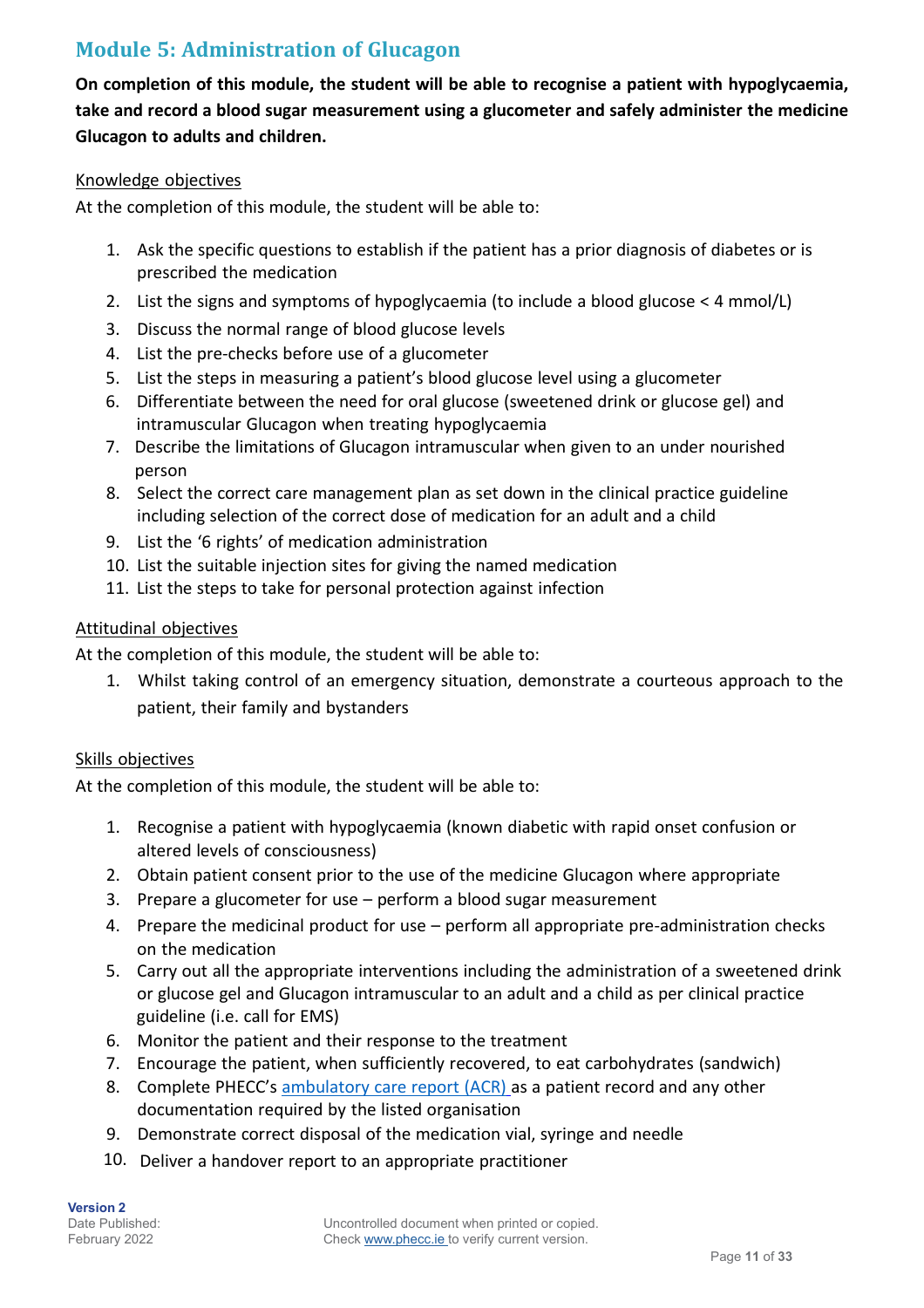# **STN022-3 Education and Training Standard CFR and Glyceryl trinitrate**

#### **Background**

The Pre-Hospital Emergency Care Council (PHECC) has designed the Cardiac First Response (CFR) and Glyceryl trinitrate standard to offer appropriate training to individuals and groups who wish to avail of certified training in basic life support and the administration of Glyceryl trinitrate for emergency treatment of adults with severe angina.

## **Role and responsibility of certified trained non-medical person (or trained person), employed or engaged by a listed organisation:**

In accordance with the Regulations a trained person may be a member of the public who has successfully undertaken a PHECC approved CFR and Glyceryl trinitrate course in the past 2 years. In addition to CFR skills, the trained person will learn specific knowledge and skills in the further management of another person (a patient) with severe angina attack in the out-of-hospital environment until handover to an appropriate practitioner. The certified trained person will be able to recognise and treat these patients in accordance with SI 449 of 2015 and PHECC clinical practice guidelines (CPGs).

Certified trained persons must be able to demonstrate a commitment to the process of continuous responder competence and will be required to maintain their skill levels in CFR and Glyceryl trinitrate not longer than 2 years from the date of issuance.

### **Learning outcomesfor the CFR and Glyceryl trinitrate standard**

The trained person will possess the following general knowledge and skills. The ability to:

- **Recognise** the signs of a life threatening emergency
- **Respond** in an effective, safe and appropriate manner to a life threatening emergency, utilising basic life support skills
- **Retrieve** and use, if required, an automated external defibrillator during a cardiac arrest
- **Report and record** actions appropriately and handover to emergency medical services
- **React** to a person with severe angina

The learning objectives in the standard refer to the management of adults and children unless stated otherwise. The standard of care for patients is set out in the PHECC clinical practice guidelines (CPGs). The CPGs are available from the website of PHECC [www.phecc.ie](http://www.phecc.ie/)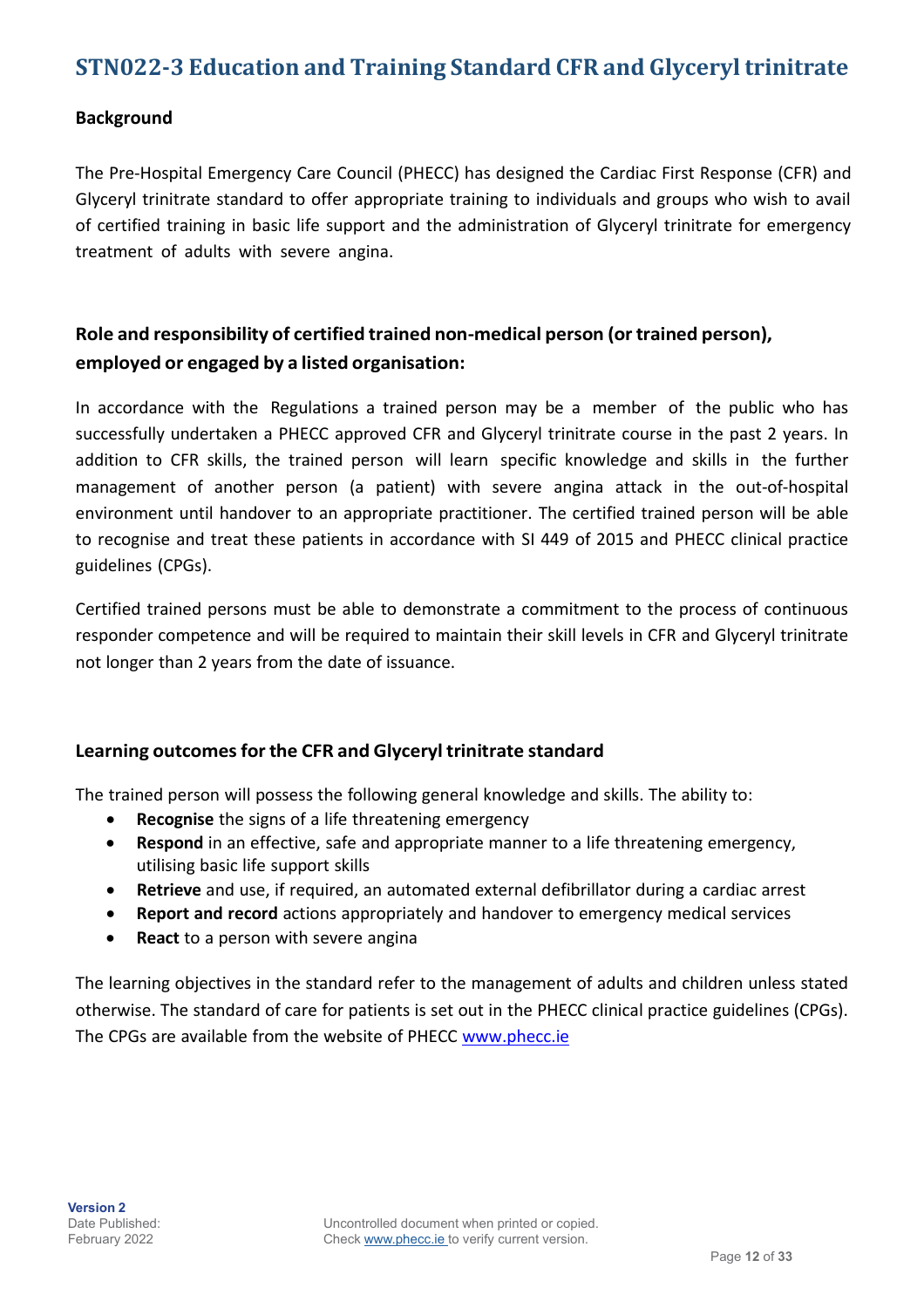#### **Framework forthe CFR and Glyceryl trinitrate Standard**

| Learning outcome                                                                                                                 | <b>Module</b>                                                                                          |
|----------------------------------------------------------------------------------------------------------------------------------|--------------------------------------------------------------------------------------------------------|
| <b>Recognise</b> the signs of a life threatening emergency                                                                       |                                                                                                        |
|                                                                                                                                  | CFR- Basic Emergency Care<br>1.                                                                        |
| Respond in an effective, safe and appropriate manner,<br>to a life threatening emergency, utilising basic life<br>support skills |                                                                                                        |
| Retrieve and use, if required, an automated external<br>defibrillator during a cardiac arrest                                    | CFR- Access and use of an<br>2 <sub>1</sub><br>Automated External Defibrillator                        |
| Report and Record actions appropriately and handover<br>to emergency medical services                                            | 3.<br>CFR-Safety and Communication                                                                     |
| React to a potentially life threatening angina episode                                                                           | Medication management -<br>4.<br>Glyceryl trinitrate<br>Administration of Glyceryl<br>5.<br>trinitrate |

#### **Key to the framework:**

The certificate courses combine the Cardiac First Response (CFR) Community standard and new named medication management and administration modules. All modules must be successfully completed for PHECC certification "CFR and [named medicinal product]"; e.g. CFR and Glyceryl trinitrate.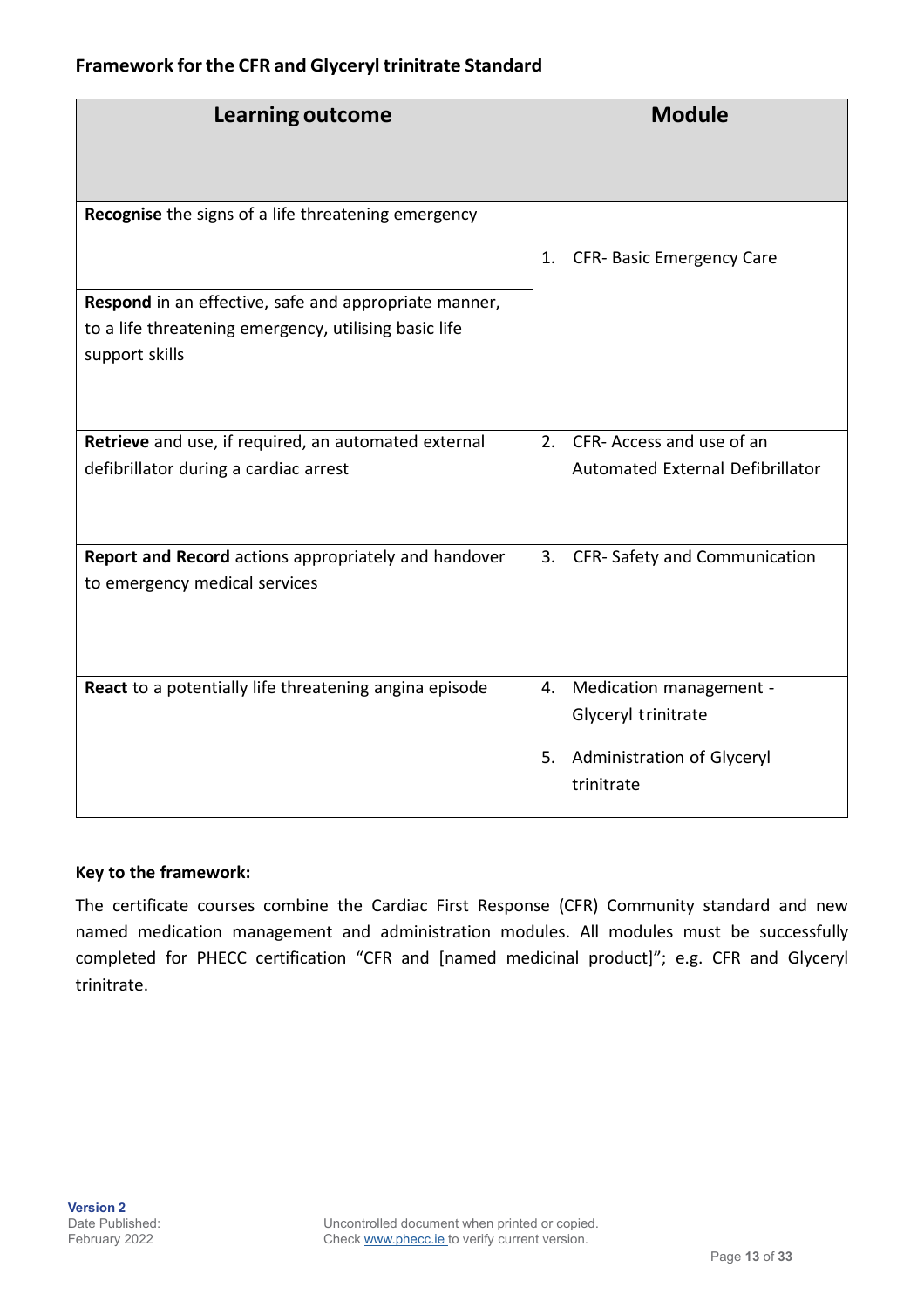### **Module 4: Medication management - Glyceryl trinitrate**

**On completion of this module, the student will be able to outline their role and responsibilities as certified trained non-medical persons in the Regulations of 2015 for the specific named medication. They will specify and put into practice safe storage, record keeping and patient consent.**

#### Knowledge objectives

At the completion of this module, the student will be able to:

- 1. Discuss what is meant by the following terms as set down in SI No. 449 of 2015
	- o "an emergency"
	- o "An emergency rescue organisation"
	- o "a listed organisation" maintained by the Health Products Regulatory Authority (HPRA)
	- o "supply and administration of medicinal products"
	- o "the trained person"
	- o "the accountable person" (Reg. 4E and tenth schedule)
- 2. Outline the legal framework that enables the procurement, storage, supply and administration of the named medicinal product
- 3. Explain the clinical governance arrangements required for administration of the medicinal product including clinical practice guidelines
- 4. Outline the protocols and record keeping requirements for administration of the named medicinal product including the register and the particulars to be recorded therein as set down by SI No. 449 of 2015 (10C (a)- (h))
- 5. Explain the conditions appropriate for the storage and safe keeping of the named medicinal product
- 6. List the steps in reporting an adverse event following medication administration (as set down by the Health Products Regulatory Authority (HPRA))
- 7. Manage any immediate adverse reaction(s) that may follow from administration of the medicinal product
- 8. Explain patient consent informed and implied
- 9. List the patient confidentiality requirements including during record keeping

#### Attitudinal objectives

At the completion of this section, the student will be able to:

1. Value their role and contribution to the management of a person experiencing a severe angina attack while understanding their limitations.

Skills objectives No skills objectives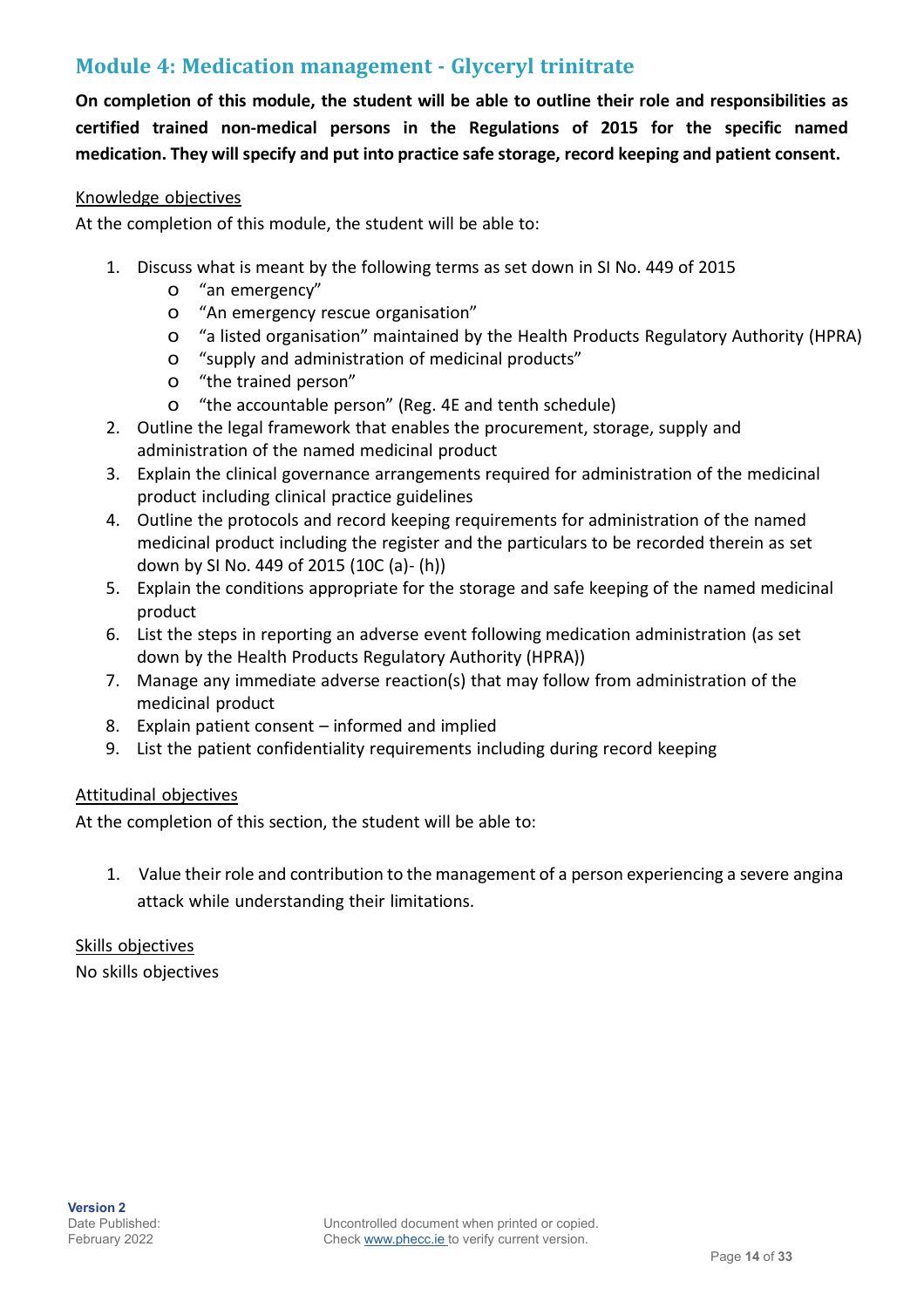# **Module 5: Administration of Glyceryl trinitrate**

### **On completion of Module 5 the student will be able to recognise a patient with angina and safely administer the medicine Glyceryl trinitrate to adults.**

#### Knowledge objectives

At the completion of this module, the student will be able to:

- 1. Ask the specific questions to establish if the patient has a prior diagnosis of angina (crushing chest pain which may radiate) or is prescribed the medication
- 2. List the signs and symptoms of angina (cardiac chest pain)
- 3. Select the correct care management plan as set down in the clinical practice guideline including selection of the correct dose of medication for an adult
- 4. List the '6 rights' of medication administration
- 5. List the steps to take for personal protection against infection while administering the medication
- 6. Outline how to dispose of the medicinal product after use

#### Attitudinal objectives

At the completion of this module, the student will be able to:

1. Whilst taking control of an emergency situation, demonstrate a courteous approach to the patient, their family and bystanders

#### Skills objectives

- 1. Recognise a patient with an angina attack
- 2. Obtain patient consent prior to the use of the medicine Glyceryl trinitrate where appropriate
- 3. Prepare the medicinal product for use– perform all appropriate pre-administration checks on the medication
- 4. Carry out all the appropriate interventions including the administration of Glyceryl trinitrate to an adult as per clinical practice guideline (i.e. call for EMS, place patient in a seated position)
- 5. Monitor the patient and their response to the medication Glyceryl trinitrate
- 6. Complete PHECC's [ambulatory](http://www.phecit.ie/Images/PHECC/Information%20Management/10-10-2013%20AMBULATORY%20CARE%20REPORT%20FINAL.pdf) care report (ACR) as a patient record and any other documentation required by the listed organisation
- 7. Demonstrate correct disposal of the medication (single patient use only)
- 8. Deliver a handover report to an appropriate practitioner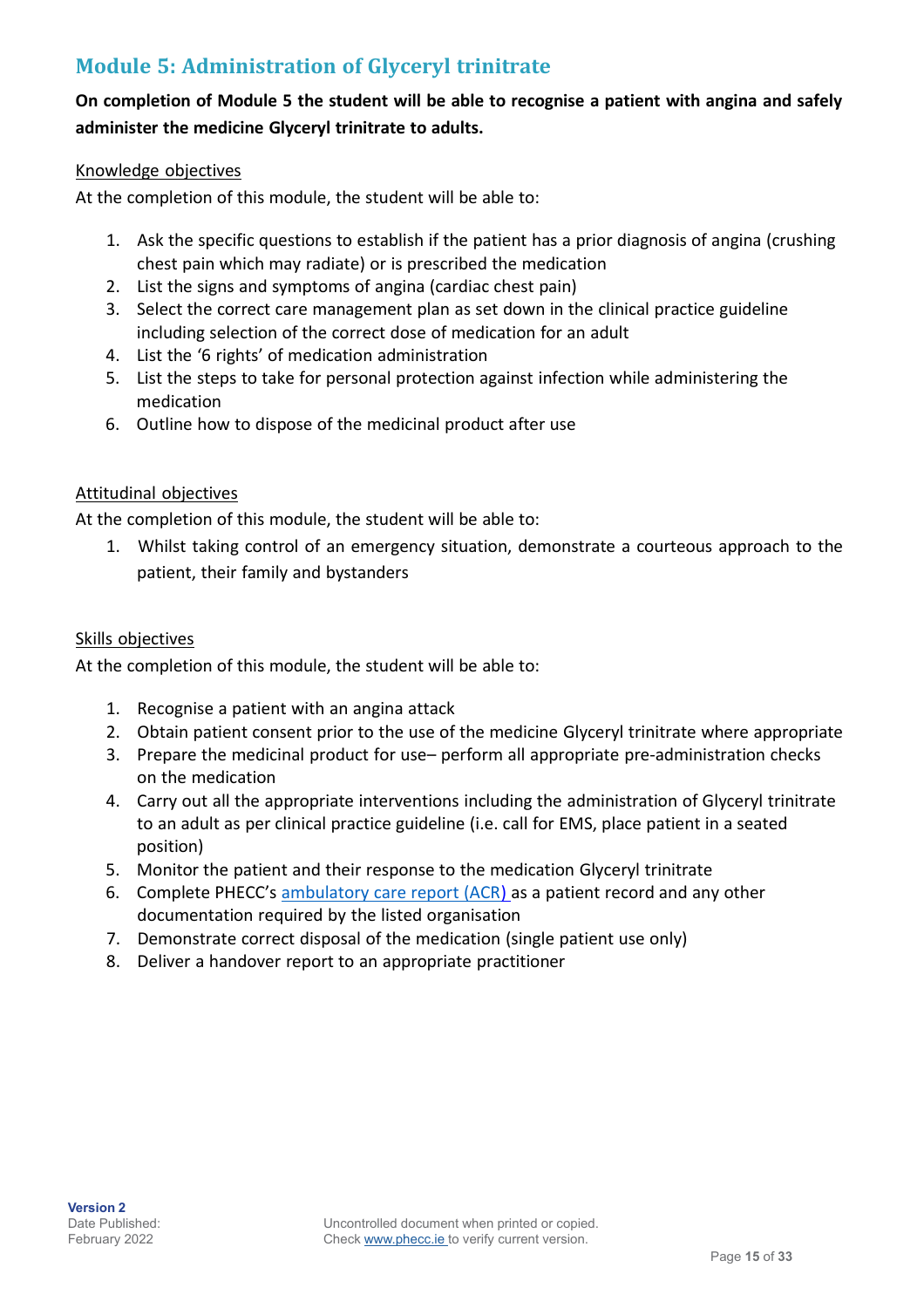# **STN022-4 Education and Training Standard CFR and Naloxone**

#### **Background**

The Pre-Hospital Emergency Care Council (PHECC) has designed the Cardiac First Response (CFR) and Naloxone standard to offer appropriate training to individuals and groups who wish to avail of certified training in basic life support and the administration of Naloxone (IM and IN) for the emergency treatment of adults with respiratory depression secondary to known or suspected narcotic overdose.

### **Role and responsibility of certified trained non-medical person (or trained person), employed or engaged by a listed organisation:**

In accordance with the Regulations a certified trained non-medical person may be a healthcare worker, or a member of the public who has successfully undertaken a PHECC approved CFR and Naloxone course in past 2 years. In addition to CFR skills, the certified trained non-medical person will learn specific knowledge and skills in the further management of another person (a patient) who has respiratory depression secondary to known or suspected narcotic overdose in the out-of-hospital environment until handover to an appropriate practitioner. The certified trained person will be able to recognise and treat these patients in accordance with SI 449 of 2015, SI 530 of 2018 and PHECC clinical practice guidelines (CPGs).

Certified trained persons must be able to demonstrate a commitment to the process of continuous responder competence and will be required to maintain their skill levels in CFR and Naloxone not longer than 2 years from the date of issuance.

#### **Learning outcomesfor the CFR and Naloxone Standard**

The certified trained non-medical person will possess the following general knowledge and skills. The ability to:

- **Recognise** the signs of a life threatening emergency
- **Respond** in an effective, safe and appropriate manner to a life threatening emergency, utilising basic life support skills
- **Retrieve** and use, if required, an automated external defibrillator during a cardiac arrest
- **Report and record** actions appropriately and handover to emergency medical services
- **React** to a life threatening or potentially life threatening respiratory depression secondary to known or suspected narcotic overdose

The learning objectives in the standard refer to the management of adults unless stated otherwise. The standard of care for patients is set out in the PHECC clinical practice guidelines (CPGs). The CPGs are available from the website of PHECC [www.phecc.ie](http://www.phecc.ie/)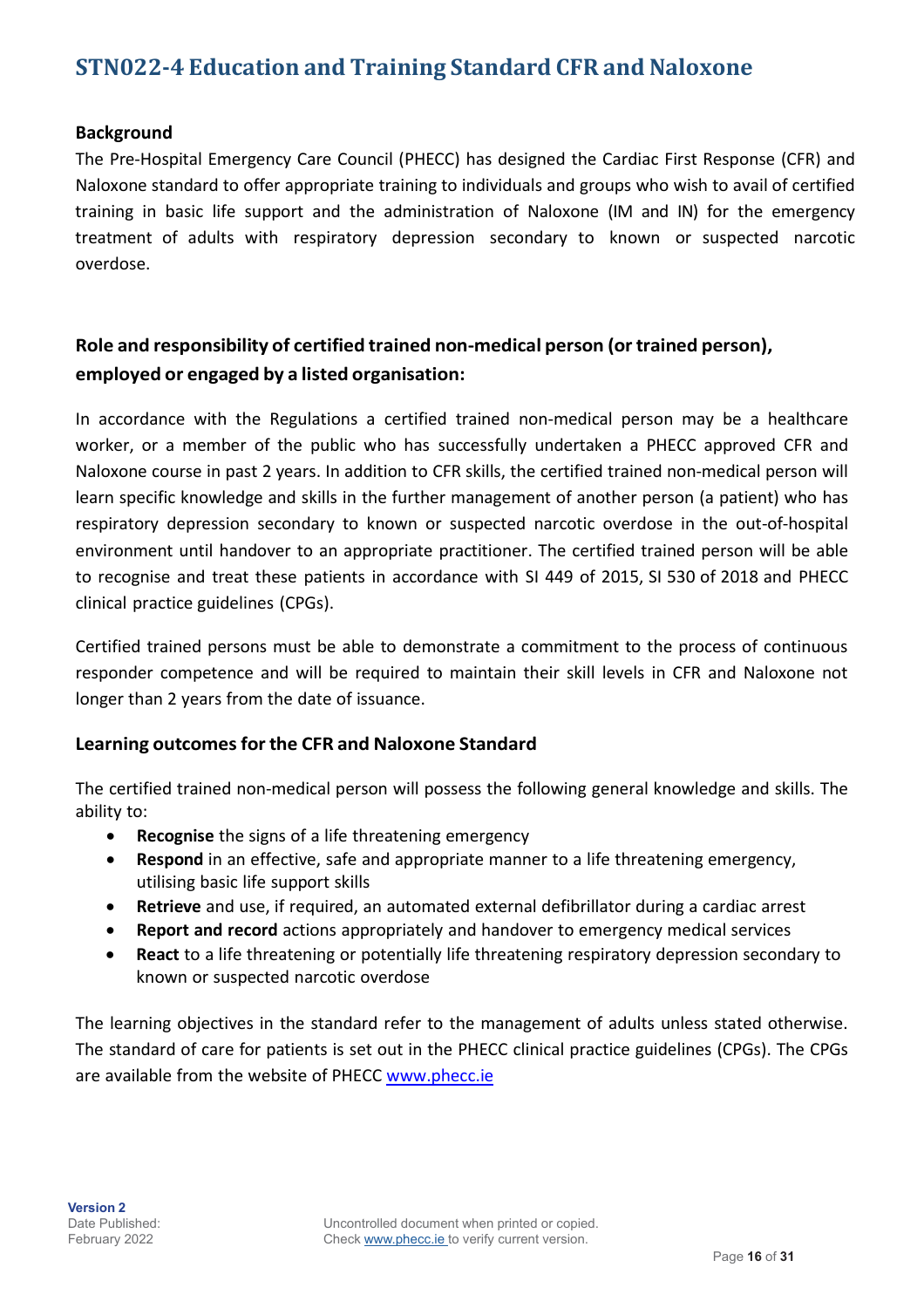| Learning outcome                                                                                                                                  | <b>Module</b>                             |
|---------------------------------------------------------------------------------------------------------------------------------------------------|-------------------------------------------|
| Recognise the signs of a life threatening emergency                                                                                               |                                           |
|                                                                                                                                                   | CFR- Basic Emergency Care<br>1.           |
| <b>Respond</b> in an effective, safe and appropriate manner,<br>to a life threatening emergency, utilising basic life<br>support skills           |                                           |
| <b>Retrieve</b> and use, if required, an automated external                                                                                       | CFR- Access and use of an<br>2.           |
| defibrillator during a cardiac arrest                                                                                                             | Automated External Defibrillator          |
| Report and Record actions appropriately and handover                                                                                              | CFR-Safety and Communication<br>3.        |
| to emergency medical services                                                                                                                     |                                           |
| <b>React</b> to a life threatening or potentially life threatening<br>respiratory depression secondary to known or suspected<br>narcotic overdose | Medication management -<br>4.<br>Naloxone |
|                                                                                                                                                   | Administration of Naloxone<br>5.          |

#### **Key to the framework:**

The certificate courses combine the Cardiac First Response (CFR) Community standard and new named medication management and administration modules. All modules must be successfully completed for PHECC certification "CFR and [named medicinal product]"; e.g. CFR and Naloxone.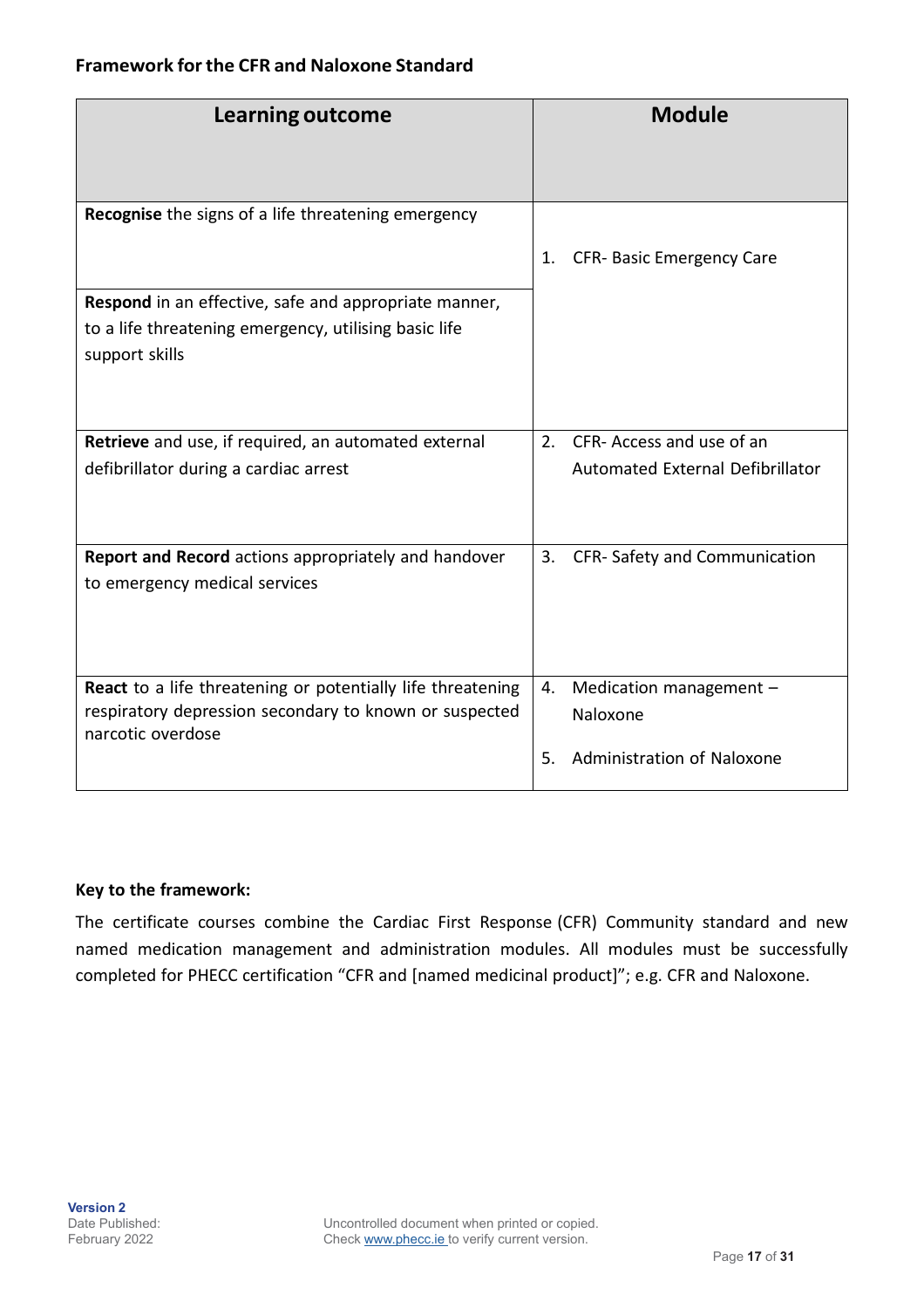### **Module 4: Medication management - Naloxone**

**On completion of this module, the student will be able to outline their role and responsibilities as certified trained non-medical persons in the Regulations of 2015 for the specific named medication. They will specify and put into practice safe storage, record keeping and patient consent requirements.**

#### Knowledge objectives

At the completion of this module, the student will be able to:

- 1. Discuss what is meant by the following terms as set down in SI No. 449 of 2015
	- o "an emergency"
	- o "An emergency rescue organisation"
	- o "a listed organisation" maintained by the Health Products Regulatory Authority (HPRA)
	- o "supply and administration of medicinal products"
	- o "the trained person"
	- o "the accountable person" (Reg. 4E and tenth schedule)
- 2. Outline the legal framework that enables the procurement, storage, supply and administration of the named medicinal product
- 3. Explain the clinical governance arrangements required for administration of the named medicinal product including use of clinical practice guidelines
- 4. Outline the protocols and record keeping requirements for administration of the named medicinal product including the register and the particulars to be recorded therein as set down by SI No. 449 of 2015 (10C (a)- (h))
- 5. Explain the conditions appropriate for the storage and safe keeping of the medicinal product
- 6. Outline the steps in the management of a needle stick injury to self or another person
- 7. Outline sharps management including sharps disposal
- 8. List the steps in reporting an adverse event following medication administration (as set down by the Health Products Regulatory Authority (HPRA))
- 9. Manage any immediate adverse reaction(s) that may follow from administration of the medicinal product
- 10. Explain patient consent informed and implied
- 11. List the patient confidentiality requirements including during record keeping

#### Attitudinal objectives

At the completion of this module, the student will be able to:

1. Value their role and contribution to the management of a person experiencing a life threatening respiratory depression secondary to known or suspected narcotic overdose while understanding their limitations.

Skills objectives No skills objectives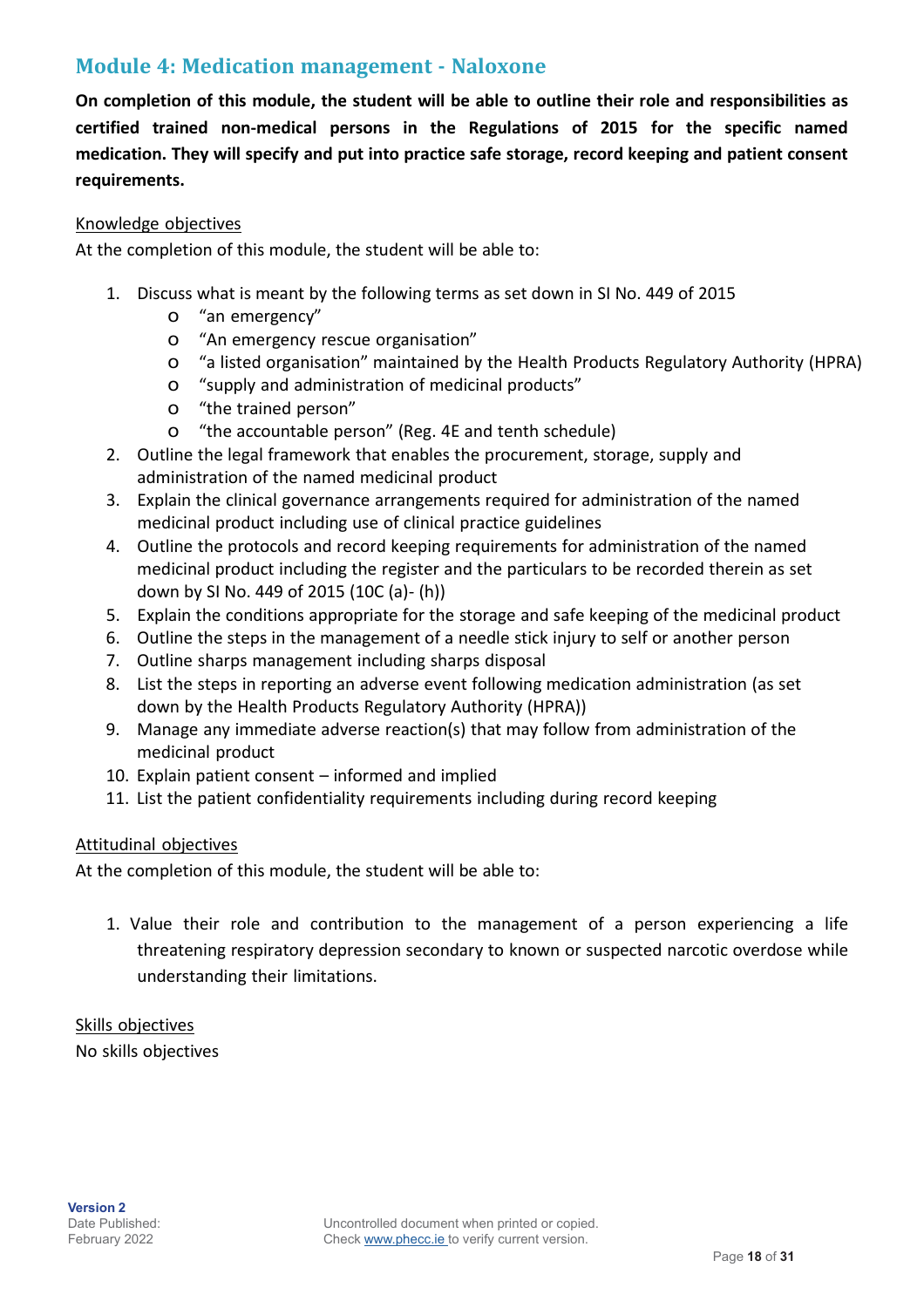### **Module 5: Administration of Naloxone**

**On completion of this module, the student will be able to recognise a patient with respiratory depression secondary to known or suspected narcotic overdose and safely administer the medicine Naloxone by intramuscular injection and by intra nasal spray to adults.**

#### Knowledge objectives

At the completion of this module, the student will be able to:

- 1. Ask the specific questions to establish if the patient has taken narcotics or has a history of taking narcotics
- 2. List the signs and symptoms of a patient with an opioid overdose
- 3. List the signs in the environment of a patient with an opioid overdose
- 4. List the signs and symptoms of respiratory depression
- 5. Select the correct care management plan as set down in the clinical practice guideline including selection of the correct dose of medication for an adult
- 6. List the '6 rights' of medication administration
- 7. List the suitable injection sites for giving the named medication
- 8. List the steps to take for personal protection against infection
- 9. Outline the personal safety measures that need to be considered when Naloxone is administered

#### Attitudinal objectives

At the completion of this module, the student will be able to:

- 1. Whilst taking control of an emergency situation, demonstrate a courteous approach to the patient, their family and bystanders
- 2. Understand the risks to personal safety when giving Naloxone to a person who has taken narcotics

#### Skills objectives

- 1. Recognise a patient with respiratory depression secondary to known or suspected narcotic overdose (unresponsive, inadequate breathing, pin point size pupils; consider also: drug paraphernalia nearby and or bystander history)
- 2. Survey the environment to establish if the patient has taken narcotics
- 3. Obtain patient consent prior to the use of the medicine Naloxone where appropriate
- 4. Perform a carotid pulse check
- 5. Prepare the medicinal product for use perform all appropriate pre-administration checks on the medication
- 6. Carry out all the appropriate interventions including the administration of Naloxone intramuscular to an adult as per clinical practice guideline (i.e. call for EMS)
- 7. Carry out all the appropriate interventions including the administration of Naloxone intra nasal spray to an adult as per clinical practice guideline (i.e. call for EMS)
- 8. Monitor the patient and their response to the medication Naloxone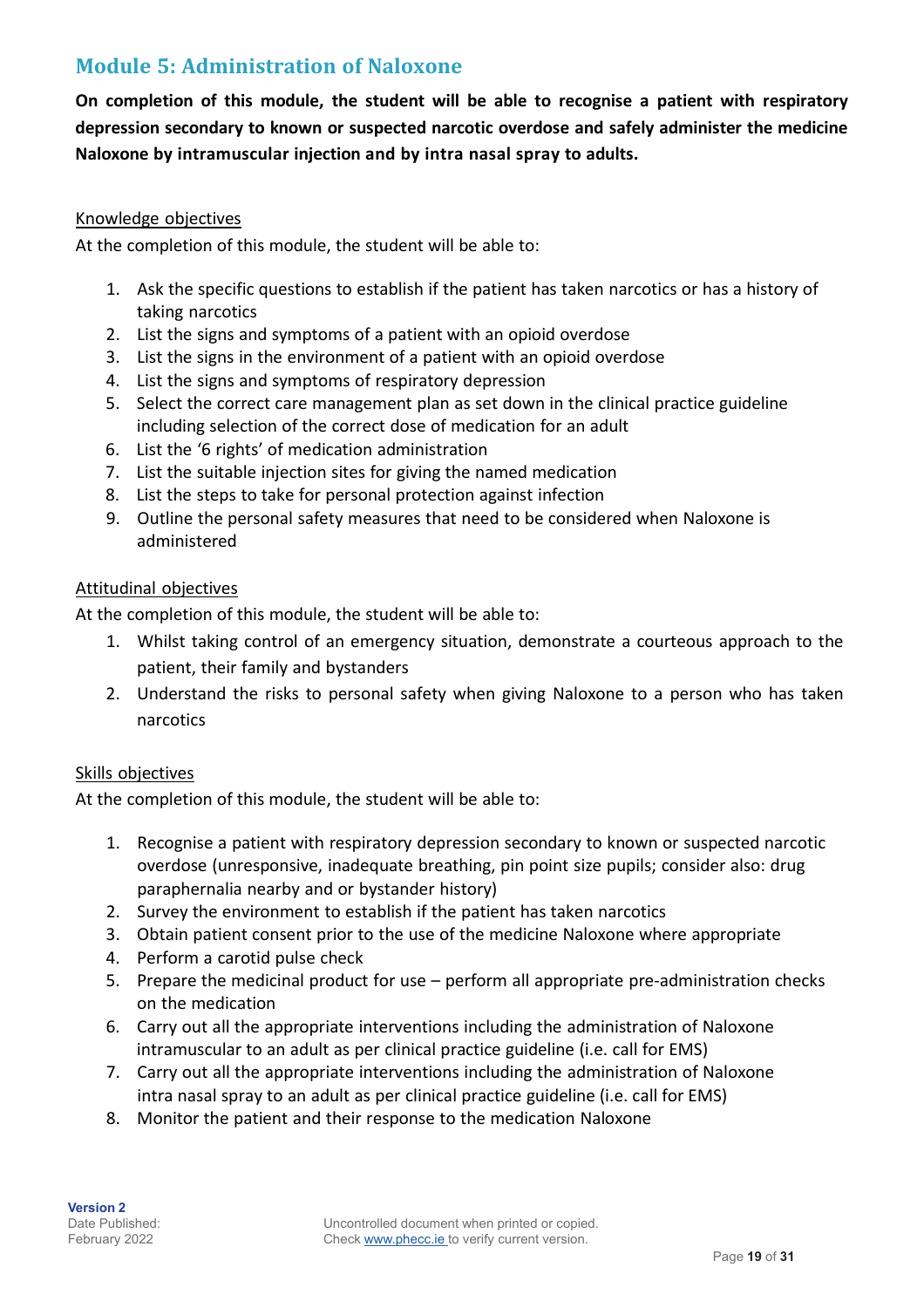- 9. Complete PHECC's [ambulatory](http://www.phecit.ie/Images/PHECC/Information%20Management/10-10-2013%20AMBULATORY%20CARE%20REPORT%20FINAL.pdf) care report (ACR) as a suitable patient record and any other required by the listed organisation
- 10. Demonstrate correct disposal of the unused medication and the injection/device
- 11. Deliver a handover report to an appropriate practitioner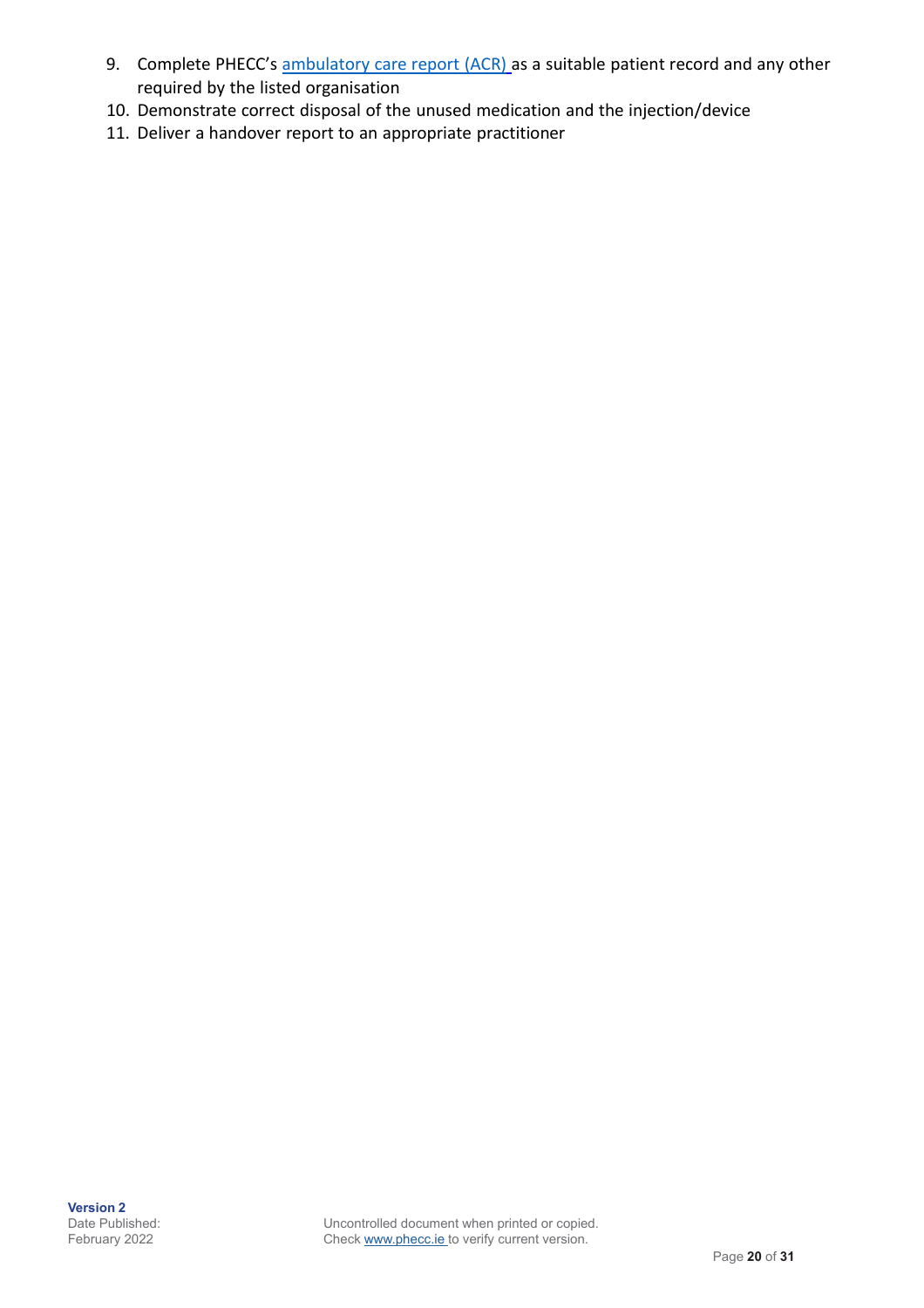# **STN022-5 Education and Training Standard CFR and Salbutamol**

#### **Background**

The Pre-Hospital Emergency Care Council (PHECC) has designed the Cardiac First Response (CFR) and Salbutamol standard to offer appropriate training to individuals and groups who wish to avail of certified training in basic life support and the administration of Salbutamol for emergency treatment of adults and children (< 16 years) with an acute asthmatic attack.

### **Role and responsibility of certified trained non-medical person (or trained person), employed or engaged by a listed organisation:**

In accordance with the Regulations a trained person may be a member of the public who has successfully undertaken a PHECC approved CFR and Salbutamol course in last 2 years. In addition to CFR skills, the trained person will learn specific knowledge and skills in the further management of another person (a patient) who is having an acute asthmatic attack in the out-of-hospital environment until handover (or referral) to an appropriate practitioner. The trained person will be able to recognise and treat these patients in accordance with SI 449 of 2015 and PHECC clinical practice guidelines (CPGs).

Certified trained persons must be able to demonstrate a commitment to the process of continuous responder competence and will be required to maintain their skill levels in CFR and Salbutamol not longer than 2 years from the date of issuance.

#### **Learning outcomesfor the CFR and Salbutamolstandard**

The trained person will possess the following general knowledge and skills. The ability to:

- **Recognise** the signs of a life threatening emergency
- **Respond** in an effective, safe and appropriate manner to a life threatening emergency, utilising basic life support skills
- **Retrieve** and use, if required, an automated external defibrillator during a cardiac arrest
- **Report and record** actions appropriately and handover to emergency medical services
- **React** to a life threatening or potentially life threatening asthmatic attack.

The learning objectives in the standard refer to the management of adults and children unless stated otherwise. The standard of care for patients is set out in the PHECC clinical practice guidelines (CPGs). The CPGs are available from the website of PHECC [www.phecc.ie](http://www.phecc.ie/)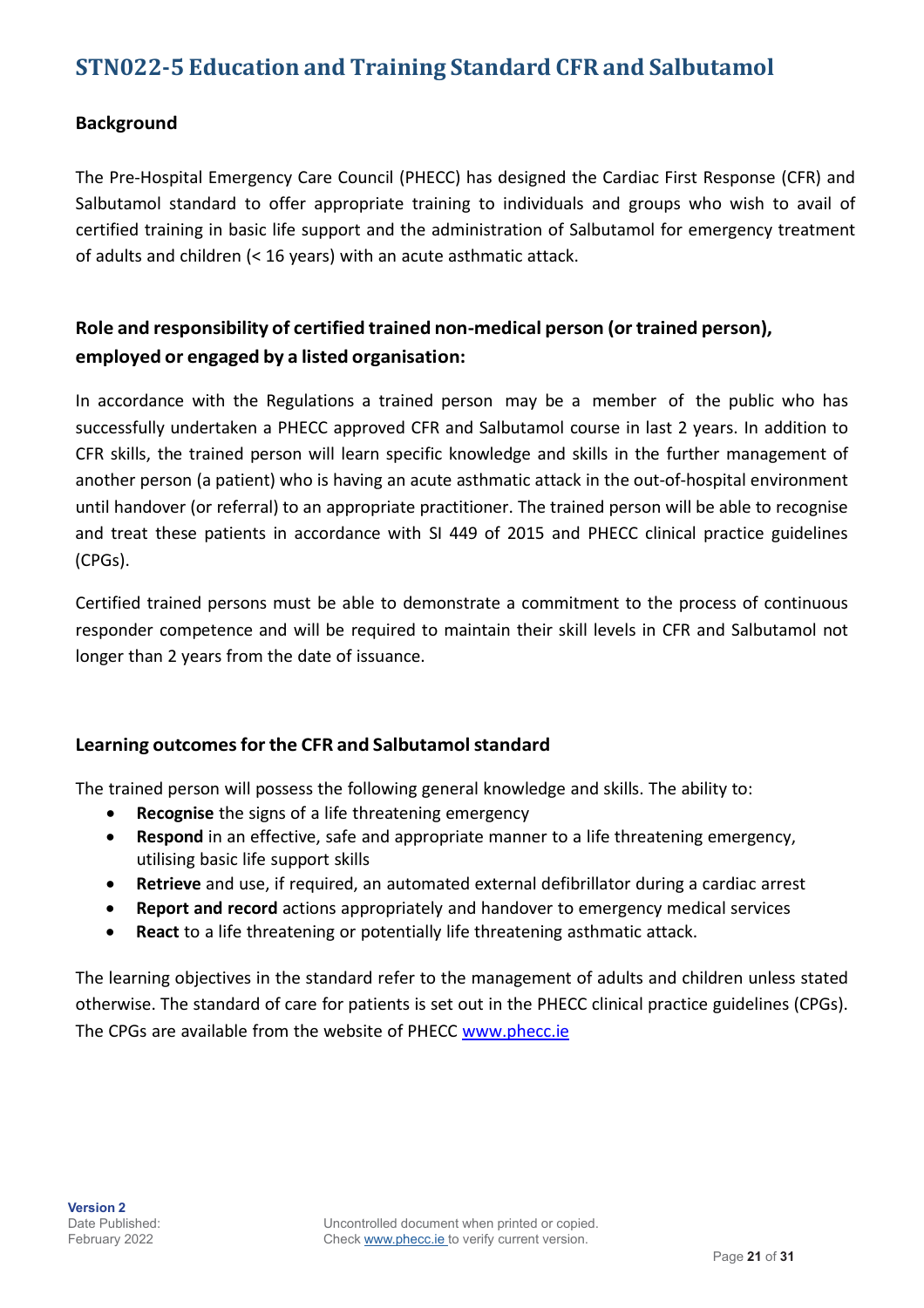#### **Framework forthe CFR and Salbutamol Standard**

| Learning outcome                                                                                                                 | <b>Module</b>                               |
|----------------------------------------------------------------------------------------------------------------------------------|---------------------------------------------|
| Recognise the signs of a life threatening emergency                                                                              |                                             |
|                                                                                                                                  | CFR- Basic Emergency Care<br>1.             |
| Respond in an effective, safe and appropriate manner,<br>to a life threatening emergency, utilising basic life<br>support skills |                                             |
| Retrieve and use, if required, an automated external                                                                             | CFR- Access and use of an<br>2.             |
| defibrillator during a cardiac arrest                                                                                            | Automated External Defibrillator            |
| Report and Record actions appropriately and handover<br>to emergency medical services                                            | 3.<br>CFR-Safety and Communication          |
| <b>React</b> to a life threatening or potentially life threatening<br>asthmatic attack                                           | Medication management -<br>4.<br>Salbutamol |
|                                                                                                                                  | Administration of Salbutamol<br>5.          |

#### **Key to the framework:**

The certificate courses combine the Cardiac First Response (CFR) Community standard and new named medication management and administration modules. All modules must be successfully completed for PHECC certification "CFR and [named medicinal product]"; e.g. CFR and Salbutamol.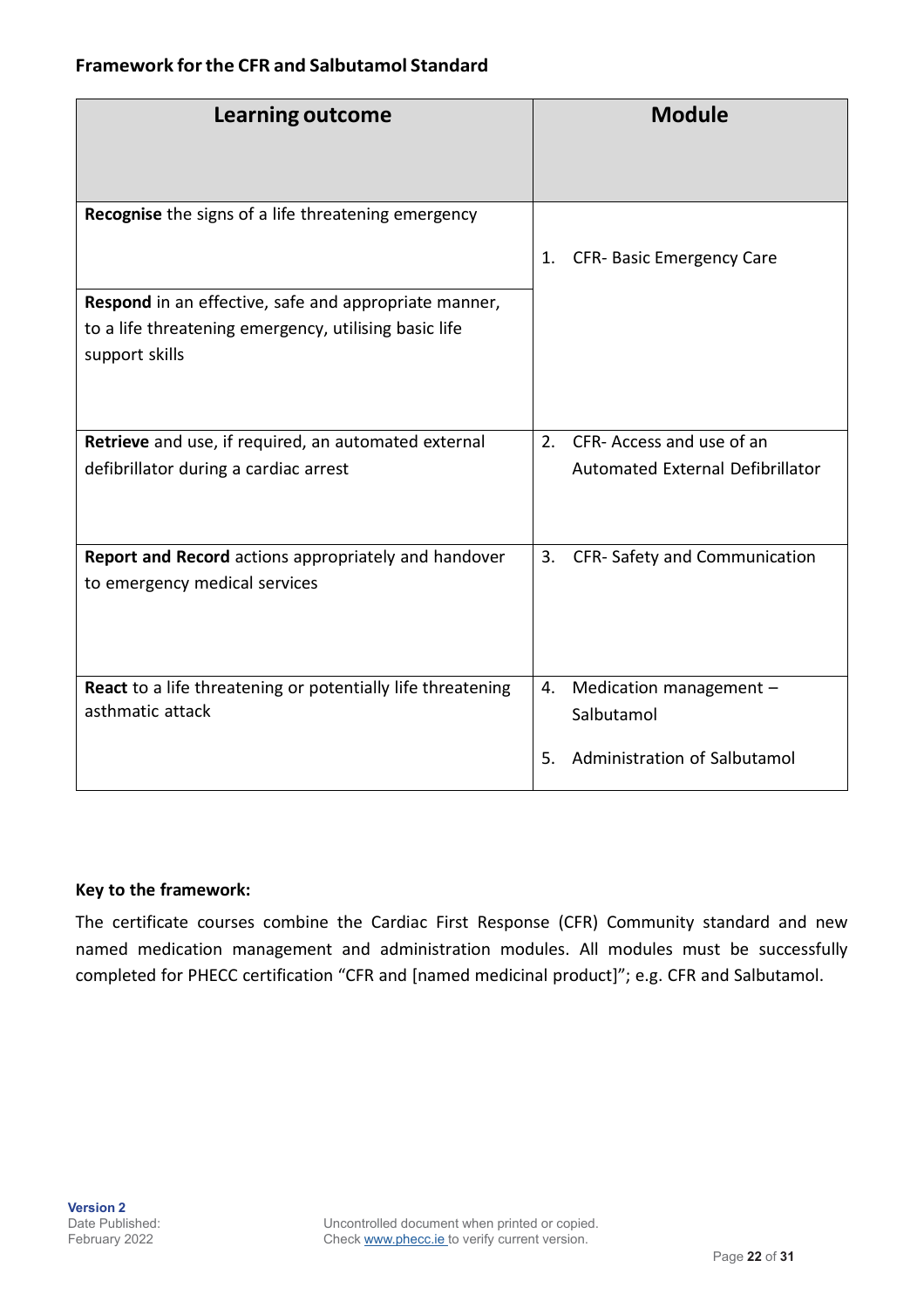### **Module 4: Medication management - Salbutamol**

**On completion of this module, the student will be able to outline their role and responsibilities as certified trained non-medical persons in the Regulations of 2015 for the specific named medication. They will specify and put into practice safe storage, record keeping and patient consent requirements.**

#### Knowledge objectives

At the completion of this module, the student will be able to:

- 1. Discuss what is meant by the following terms as set down in SI No. 449 of 2015
	- o "an emergency"
	- o "An emergency rescue organisation"
	- o "a listed organisation" maintained by the Health Products Regulatory Authority (HPRA)
	- o "supply and administration of medicinal products"
	- o "the trained person"
	- o "the accountable person" (Reg. 4E and tenth schedule)
- 2. Outline the legal framework that enables the procurement, storage, supply and administration of the named medicinal product
- 3. Explain the clinical governance arrangements required for administration of the medicinal product including use of clinical practice guidelines
- 4. Outline the protocols and record keeping requirements for administration of the named medicinal product including the register and the particulars to be recorded therein as set down by SI No. 449 of 2015 (10C (a)- (h))
- 5. Explain the conditions appropriate for the storage and safe keeping of the named medicinal product
- 6. List the steps in reporting an adverse event following medication administration (as set down by the Health Products Regulatory Authority (HPRA))
- 7. Manage any immediate adverse reaction(s) that may follow from administration of the medicinal product
- 8. Explain patient consent informed and implied
- 9. List the patient confidentiality requirements including during record keeping

#### Attitudinal objectives

At the completion of this section, the student will be able to:

1. Value their role and contribution to the management of a person experiencing an acute asthmatic attack while understanding their limitations.

Skills objectives No skills objectives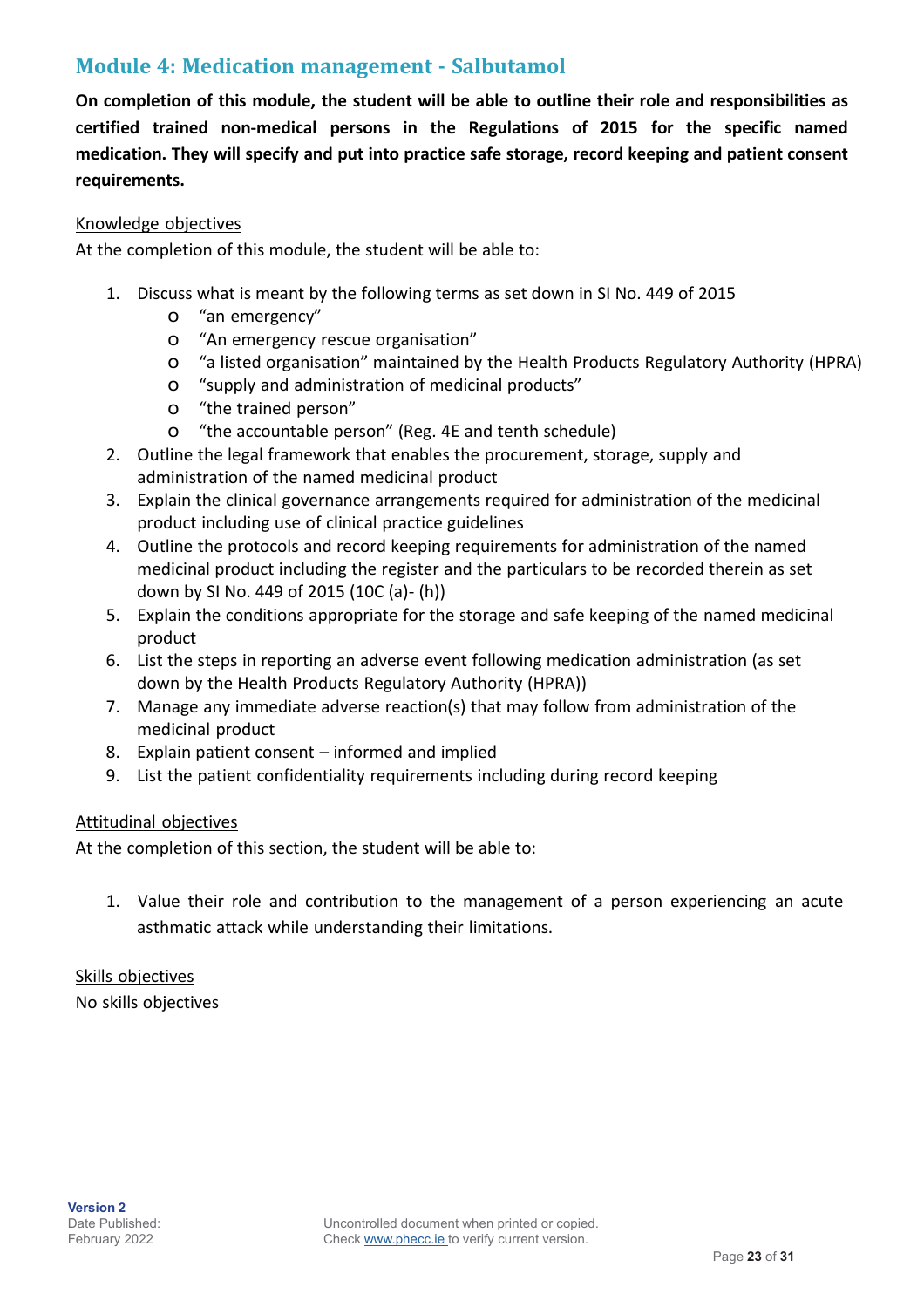# **Module 5: Administration of Salbutamol**

### On completion of this module the student will be able to recognise a patient with an acute asthmatic **attack (life threatening) and safely administer the medicine Salbutamol to adults and children.**

#### Knowledge objectives

At the completion of this module, the student will be able to:

- 1. Ask the specific questions to establish if the patient has a prior diagnosis of asthma or is prescribed the medication
- 2. List the signs and symptoms of an acute asthmatic attack
- 3. Select the correct care management plan as set down in the clinical practice guideline including selection of the correct dose of the medication for an adult and a child
- 4. List the '6 rights' of medicine administration
- 5. List the steps to take for personal protection against infection
- 6. Outline how to dispose of the medicinal product and spacer after use

#### Attitudinal objectives

At the completion of this module, the student will be able to:

1. Whilst taking control of an emergency situation, demonstrate a courteous approach to the patient, their family and bystanders

#### Skills objectives

- 1. Recognise a patient having an acute asthmatic attack (inability to complete sentences in one breath, rapid breathing and any one of the following: feeble respiratory effort or; exhaustion or; confusion or; unresponsiveness or; blueish colouring (cyanosis))
- 2. Obtain patient consent prior to the use of the medicine Salbutamol where appropriate
- 3. Prepare the medicinal product for use including the age appropriate spacer perform all appropriate pre-administration checks on the medication
- 4. Carry out all the appropriate interventions including the administration of Salbutamol as per clinical practice guideline to an adult and a child (i.e. call for EMS)
- 5. Monitor the patient and their response to the medication Salbutamol
- 6. Complete PHECC's [ambulatory](http://www.phecit.ie/Images/PHECC/Information%20Management/10-10-2013%20AMBULATORY%20CARE%20REPORT%20FINAL.pdf) care report (ACR) as a patient record and any other documentation required by the listed organisation
- 7. Demonstrate correct disposal of the medication and spacer (single patient use only)
- 8. Advice a patient to attend their GP for follow up care when breathlessness resolved within 10 minutes (CPG refers)
- 9. Deliver a handover report to an appropriate practitioner if appropriate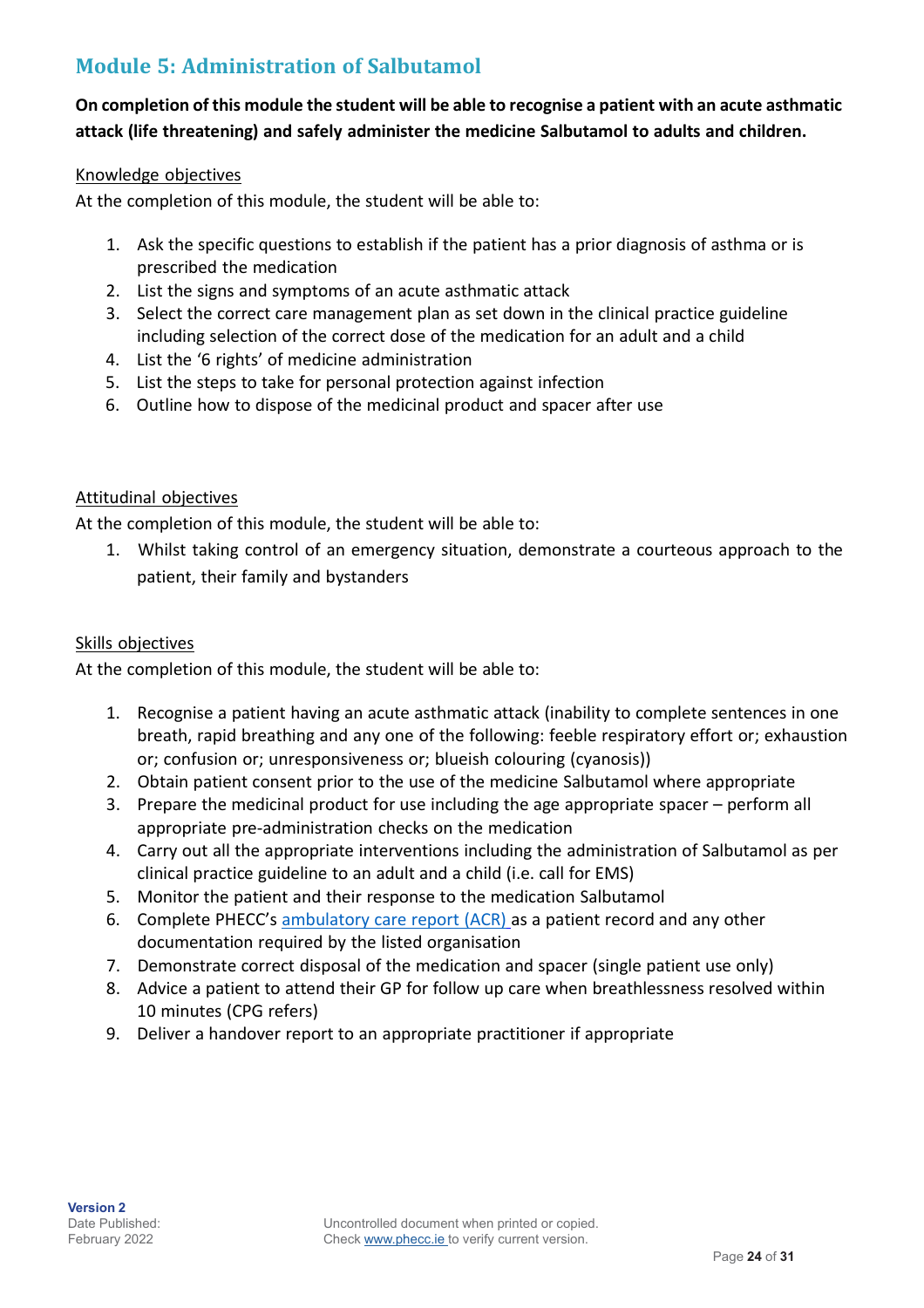# **STN022-6 Add-On module for EFR - Medical Gas 50% Nitrous oxide and 50% Oxygen**

#### **Background**

The Pre-Hospital Emergency Care Council (PHECC) has designed this standard to offer appropriate training to Emergency First Responders (EFRs) who are practicing on behalf of a listed emergency rescue organisation who wish to avail of certified training in the administration of Medical Gas 50% Nitrous oxide and 50% oxygen for adult and child (< 16 years) pain relief in emergency rescue situations.

An 'emergency rescue organisation' in SI 449 of 2015 is defined as: An organisation whose functions include provision of rescue services to persons who cannot, without specialised assistance, remove themselves from danger or entrapment, due to injury, illness or environmental conditions

This module does not teach cylinder safety (storage and use) or medical gas administration as this is already delivered and assessed as part of PHECC's Emergency First Response (EFR) education and training standard.

# **Module 4: Medication management - Medical Gas 50% Nitrous oxide and 50% oxygen**

**On completion of this module, the student will be able to outline their role and responsibilities as certified trained non-medical persons in the Regulations of 2015 for the specific named medication. They will specify and put into practice safe storage, record keeping and patient consent requirements.**

#### Knowledge objectives

- 1. Discuss what is meant by the following terms as set down in SI No. 449 of 2015
	- o "an emergency"
	- o "An emergency rescue organisation"
	- o "a listed organisation" maintained by the Health Products Regulatory Authority (HPRA)
	- o "supply and administration of medicinal products"
	- o "the trained person"
	- o "the accountable person" (Reg. 4E and tenth schedule)
- 2. Outline the legal framework that enables the procurement, storage, supply and administration of the named medicinal product
- 3. Explain the clinical governance arrangements required for administration of the medicinal product including clinical practice guidelines
- 4. Outline the protocols and record keeping requirements for administration of the named medicinal product including the register and the particulars to be recorded therein as set down by SI No. 449 of 2015 (10C (a)- (h))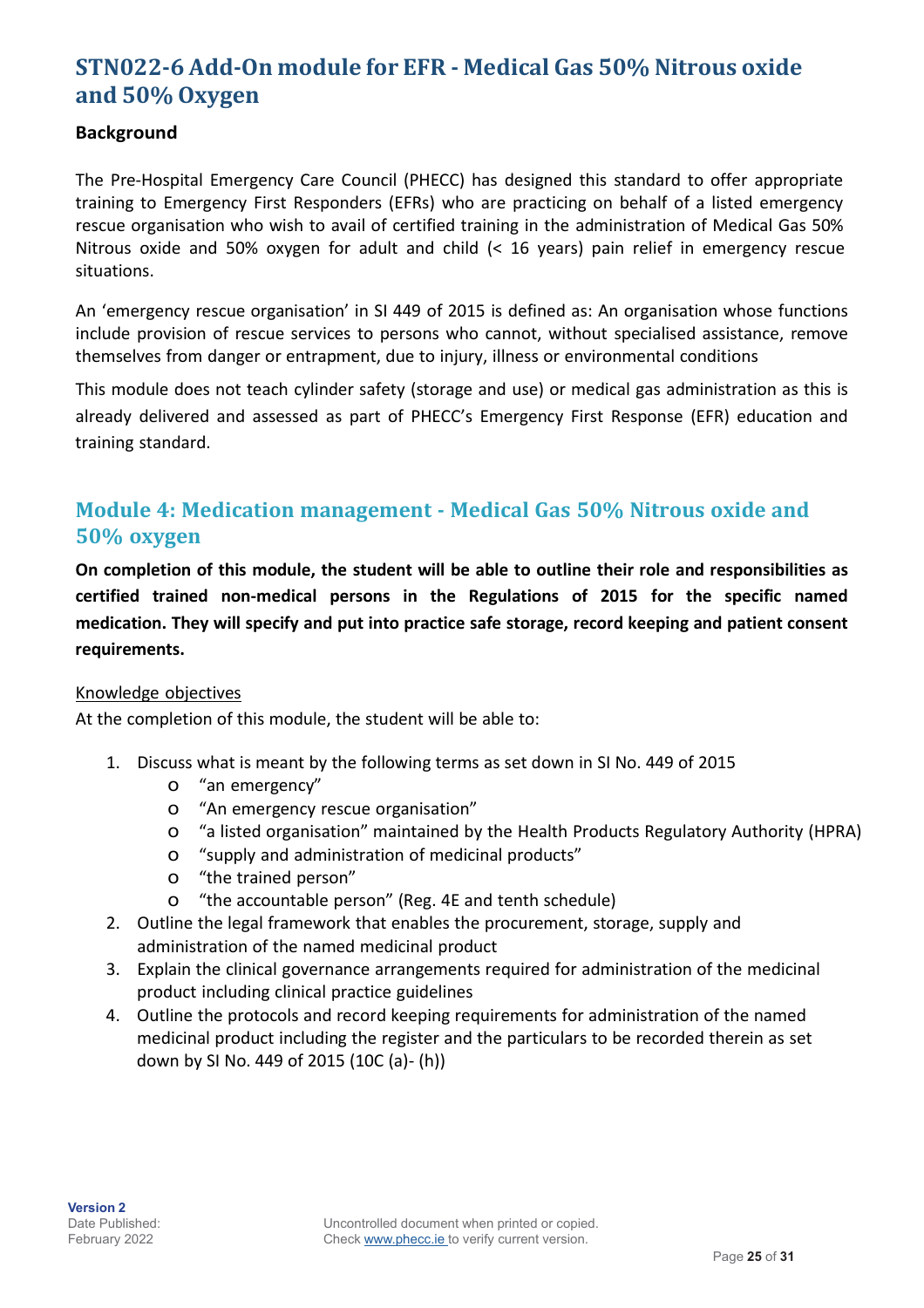- 5. Explain the conditions appropriate for the storage and safe keeping of the named medicinal product
- 6. List the steps in reporting an adverse event following medication administration (as set down by the Health Products Regulatory Authority (HPRA))
- 7. Manage any immediate adverse reaction(s) that may follow from administration of the medicinal product
- 8. Explain patient consent informed and implied
- 9. List the patient confidentiality requirements including during record keeping

#### Attitudinal objectives

At the completion of this section, the student will be able to:

1. Value their role and contribution to the management of a person experiencing severe pain in an emergency rescue situation while understanding their limitations.

Skills objectives No skills objectives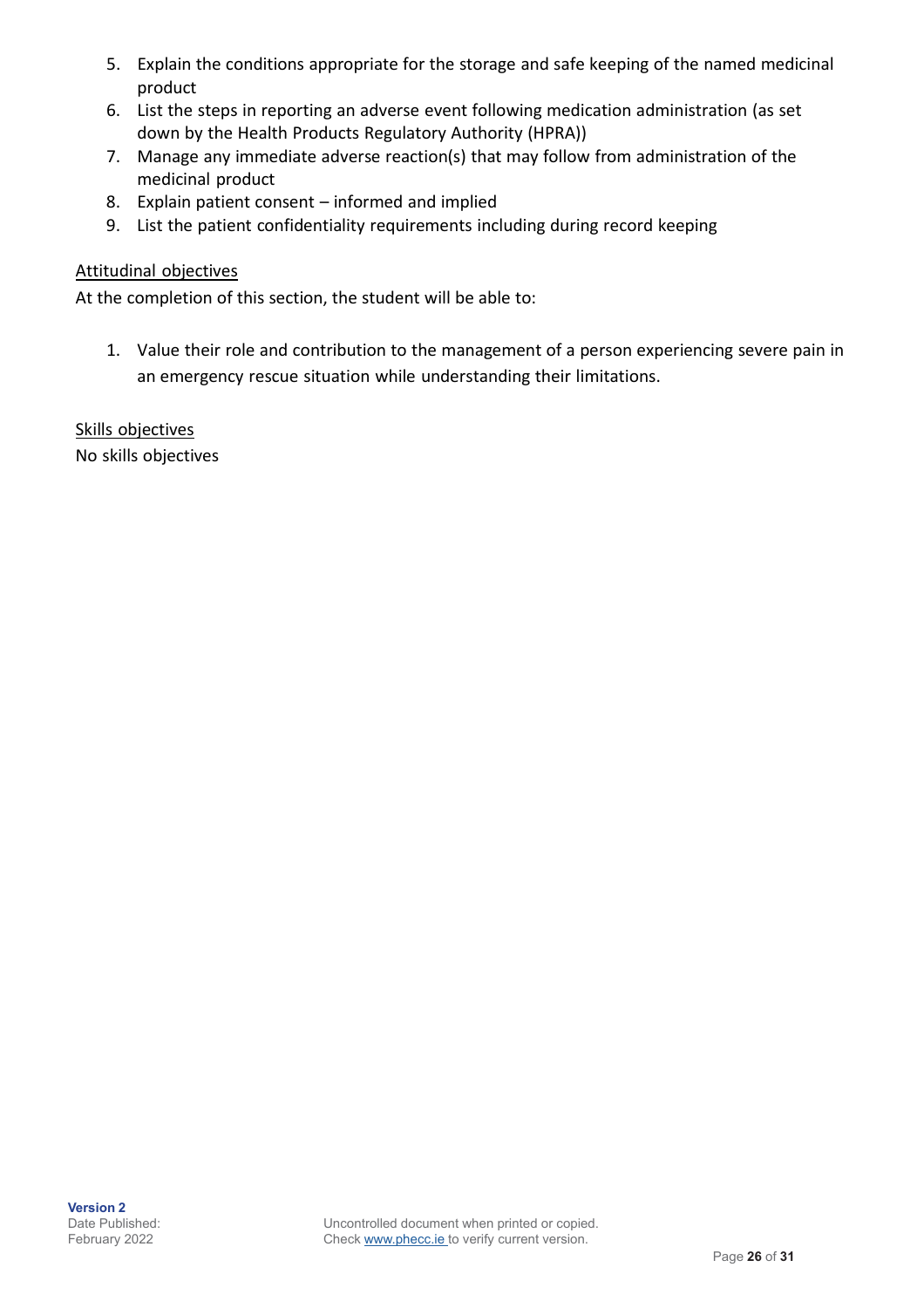# **Module 5: Administration of Medical Gas 50% nitrous oxide and 50% oxygen**

**On completion of this module the student will be able to recognise a patient with moderate to severe pain in a remote environment and administer the medicine medical gas 50% nitrous oxide and 50% oxygen to adults and children.**

#### Knowledge objectives

At the completion of this module, the student will be able to:

- 1. Describe the 'Pain Scale' and ask the specific questions to establish the pain score experienced by the patient
- 2. List non-pharmacological pain management techniques (splinting, physiological support, heat or cold therapy, or positioning)
- 3. List the contraindication for the administration of medical gas 50% nitrous oxide and 50% oxygen
- 4. Outline the rationale for self-administration of medical gas 50% nitrous oxide and 50% oxygen
- 5. Outline when advanced life support should be requested during pain management
- 6. Select the correct care management plan as set down in the clinical practice guideline including selection of the correct dose for an adult and/or a child
- 7. List the '6 rights' of medication administration
- 8. List the special considerations in preparing this medication for administration in a cold environment.
- 9. List the steps to take for personal protection against infection while administering the medication
- 10. Outline how to dispose of the delivery apparatus after use

#### Attitudinal objectives

At the completion of this module, the student will be able to:

1. Whilst taking control of an emergency situation, demonstrate a courteous approach to the patient, their family and bystanders

#### Skills objectives

- 1. Recognise a patient with a pain management need
- 2. Obtain patient consent prior to the use of the medical gas 50% nitrous oxide and 50% oxygen where appropriate
- 3. Prepare the medical gas for use perform all appropriate pre-administration checks on the medication
- 4. Carry out all the appropriate interventions including the administration of the medical gas to an adult or child as per clinical practice guideline (i.e. call for EMS)
- 5. Monitor the patient and their response to the medical gas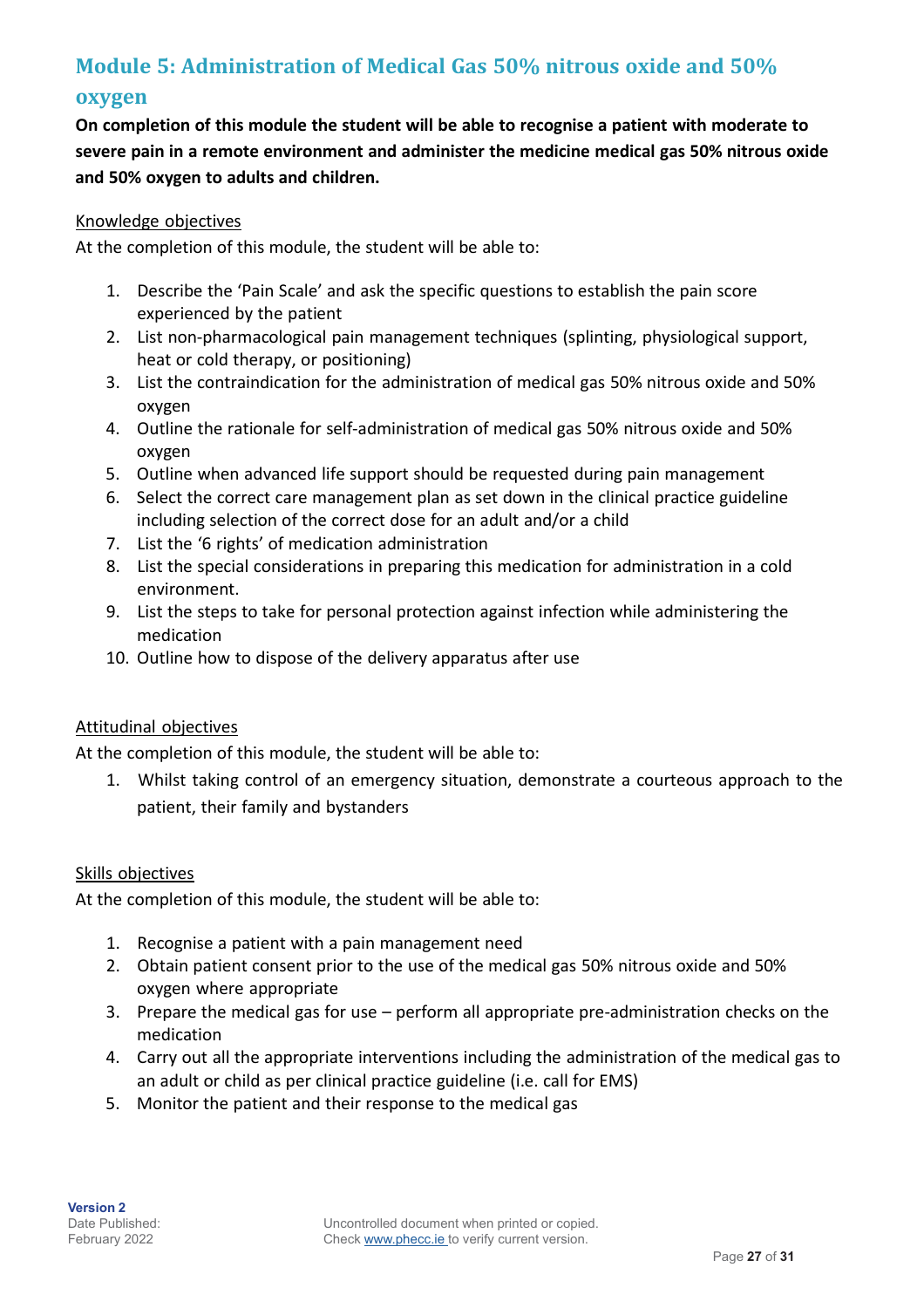- 6. Complete PHECC's [ambulatory](http://www.phecit.ie/Images/PHECC/Information%20Management/10-10-2013%20AMBULATORY%20CARE%20REPORT%20FINAL.pdf) care report (ACR) as a patient record and any other documentation required by the listed organisation
- 7. Demonstrate correct handling and storage of the cylinders and delivery devices (regulators etc.)
- 8. Deliver a handover report to an appropriate practitioner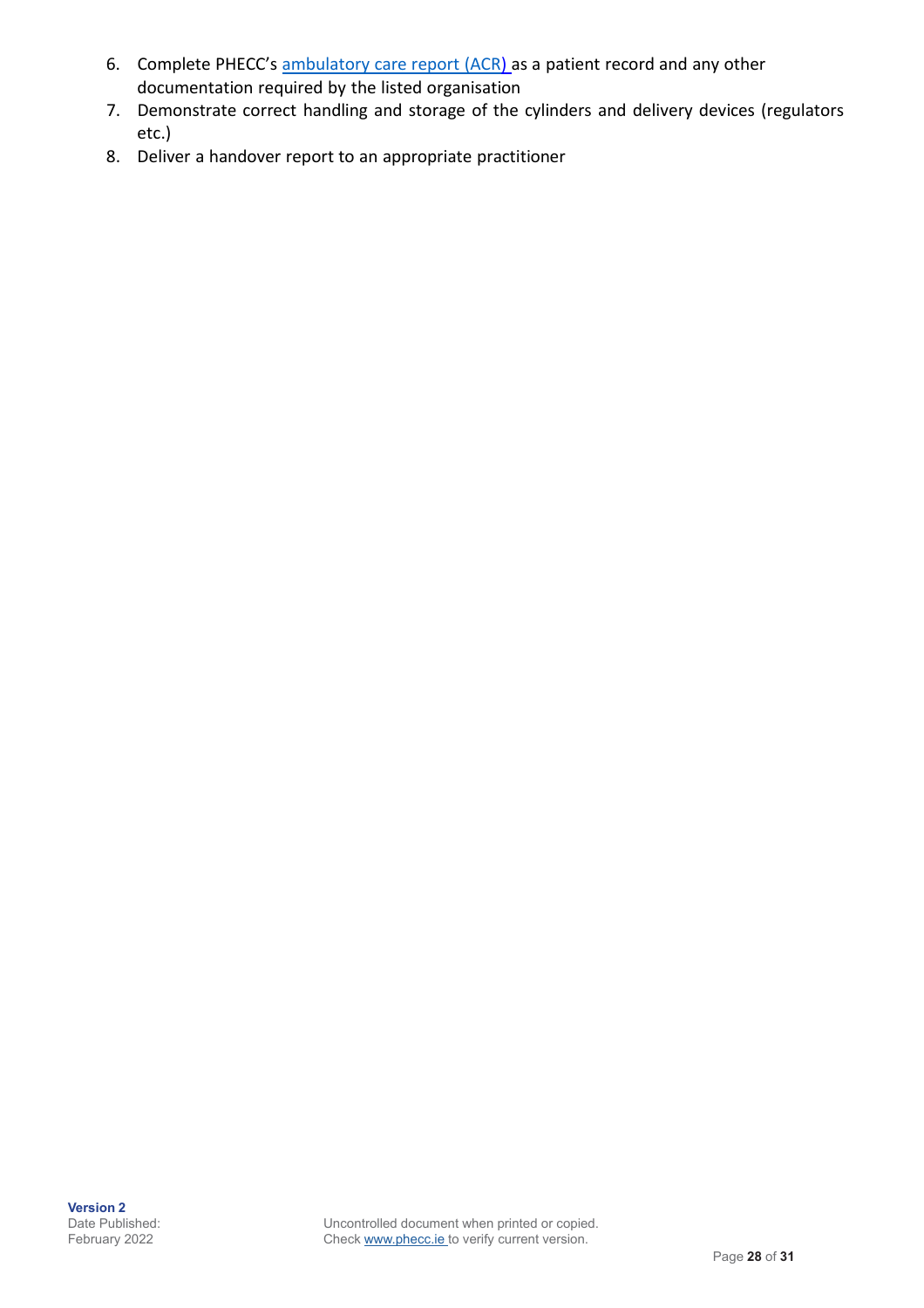# **Approval criteria for the medicinal products courses**

Council set the requirements for submitting an application as well as maintaining status as a PHECC recognised institution in Council Rules. The detailed course approval criteria are described in subsections below. The information supplied by the applicant institution against each of the criteria must satisfy Council that arrangements are in place to provide a high quality course ensuring the validity of the joint PHECC/recognised institution award.

1. **The medicinal products course incorporates the CFR Community standard.** In the event

that course participants are holders of CFR Community certificates issued in the previous 12 months, recognition of prior learning may be considered, nevertheless, CFR skills must be assessed against the CFR standard. This accommodation will expire by Q4 2016. As the retention of CFR skills is known to diminish after time, it is recommended that students participate fully in the CFR component of the course.

- 2. **Entry criteria:** There is no specific entry criterion including a minimum age. However, a course participant should be mature enough to comprehend the knowledge, skills and implications associated with defibrillation, use of the named medication and have a maturity to complete the assessment to receive the certification. Note the minimum age for entry to an EFR course is 18 and should be applied also to the modules for Nitrous oxide and Oxygen. Entry to the Nitrous oxide and Oxygen course is restricted for holder of an in-date EFR certificate.
- 3. **Duration:** *PHECC's CFR DVD* shall be used to deliver the CFR Community part of the course. Its use will allow one instructor deliver a course in 4 hours to 6 students, additional course participants will therefore extend the overall course duration. Using *PHECC's CFR Student Handbook* and *CFR Instructor Manual* will also facilitate course delivery and support the learning outcomes in the CFR Education and Training Standard.

The duration of the *Medication management* and *Medicinal product administration* modules including assessment is no less than  $2 - 4$  hours.

- 4. **Ratio:** The instructor student ratio is 1:6/8; 1:8 should be the maximum allowed in exceptional circumstances only and is not the norm. The ratio of student to equipment (AED & manikin and medicinal product) is 3:1.
- 5. **Design of the course**: The CFR community course uses a DVD to guide course delivery. The institutions must use PHECC CFR training materials including the DVD, CFR Student Handbook and CFR Instructor Manuals. For the medication modules, PHECC will, over the course of 2016, make an instructor course pack available to deliver and teach a standardised module.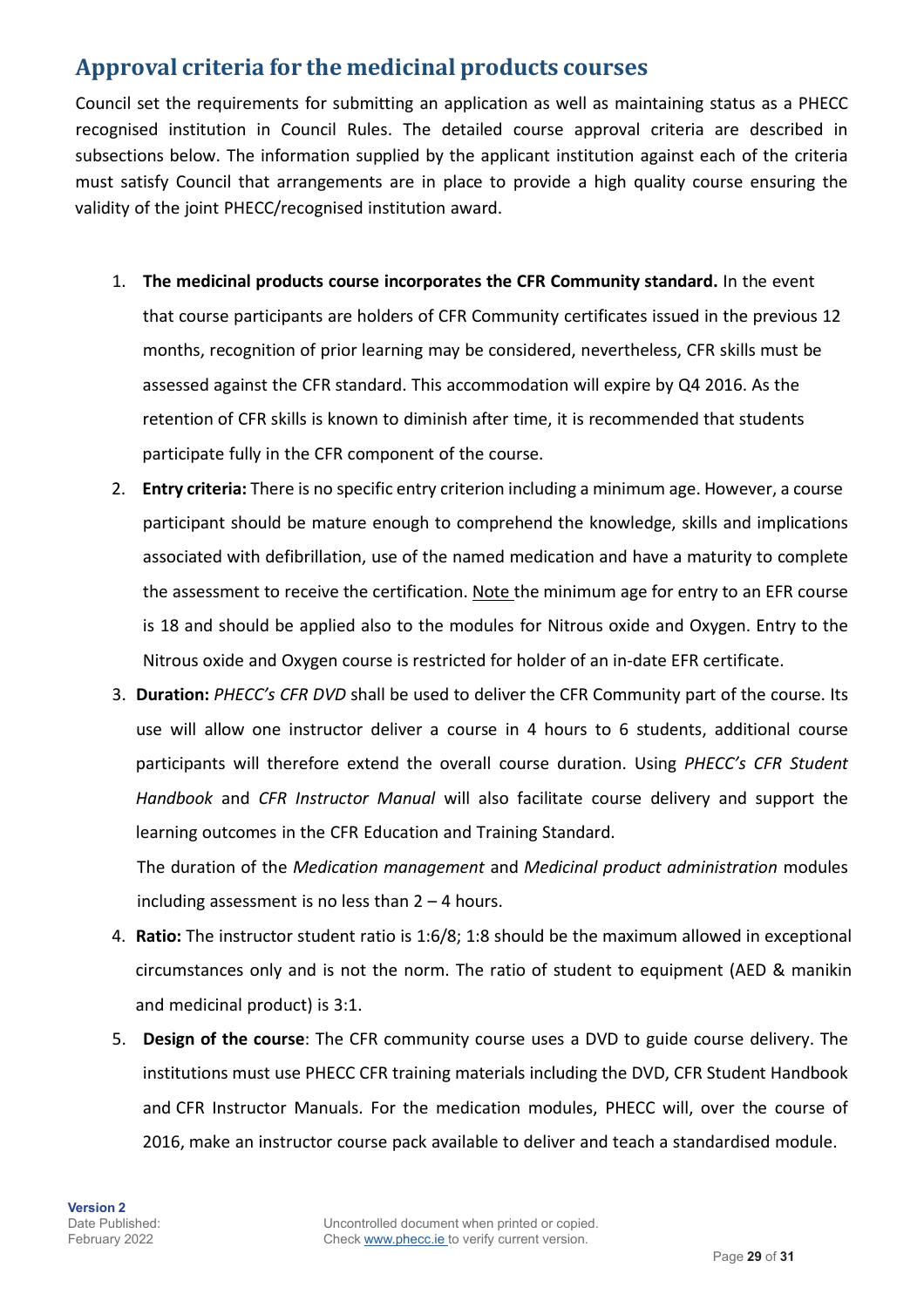- 6. **Course information:** The applicant institution must provide information as set out on the current application checklist/form. Course information is required for example:
	- a) A list of suitably qualified faculty members, including course director and others.
	- b) Timetable and materials to be used.
	- c) Assessment and awards procedures for the course to support the institution's policy.
- 7. **Assessment:** Course participants may have their knowledge and skills assessed throughout or at the end of the course. Scenario based assessment sheets and MCQ exam have been developed by PHECC. The Responder Level Examination Handout for Recognised Institutions (PUB004) can be used to guide assessment. The mandatory components are:
	- a) Skills assessment using PHECC's CFR Community assessment sheet.
	- b) Scenario based skills assessment for the named medicinal product.
- 8. **Remediation** should be in-line with the recognised institution's own assessment policy and procedures.
- 9. **Certification:** Award of joint PHECC/recognised institution *CFR and named medicinal product* cards/certificates to successful participants is mandatory. Certification lapses after two years and a new course must be undertaken.
- 10. **CFR refresher training**: In order to maintain a readiness to perform CPR and AED interventions effectively, the standard interval accepted for CFR *refresher training* is one year after the initial certification. However, as the retention of skills in CPR and use of the AED are known to rapidly diminish, it is recommended that CFR refresher training occurs as frequently as possible. A CFR certificate remains valid for 2 years even if a person has not undertaken refresher training. The content of CFR refresher training is not prescribed and there is no requirement for it to be led by a CFR Instructor. It may include on-line learning and/or a practical skill session. The refresher training may include but is not restricted to the following objectives:
	- indications for AED use and safety measures
	- indications for aspirin administration
	- learning points arising from the group's experiences of CPR and AED use, aspirin and medicinal product administration and interaction with patients; and
	- a scenario-based assessment of an unresponsive simulated patient and delivery of one shock.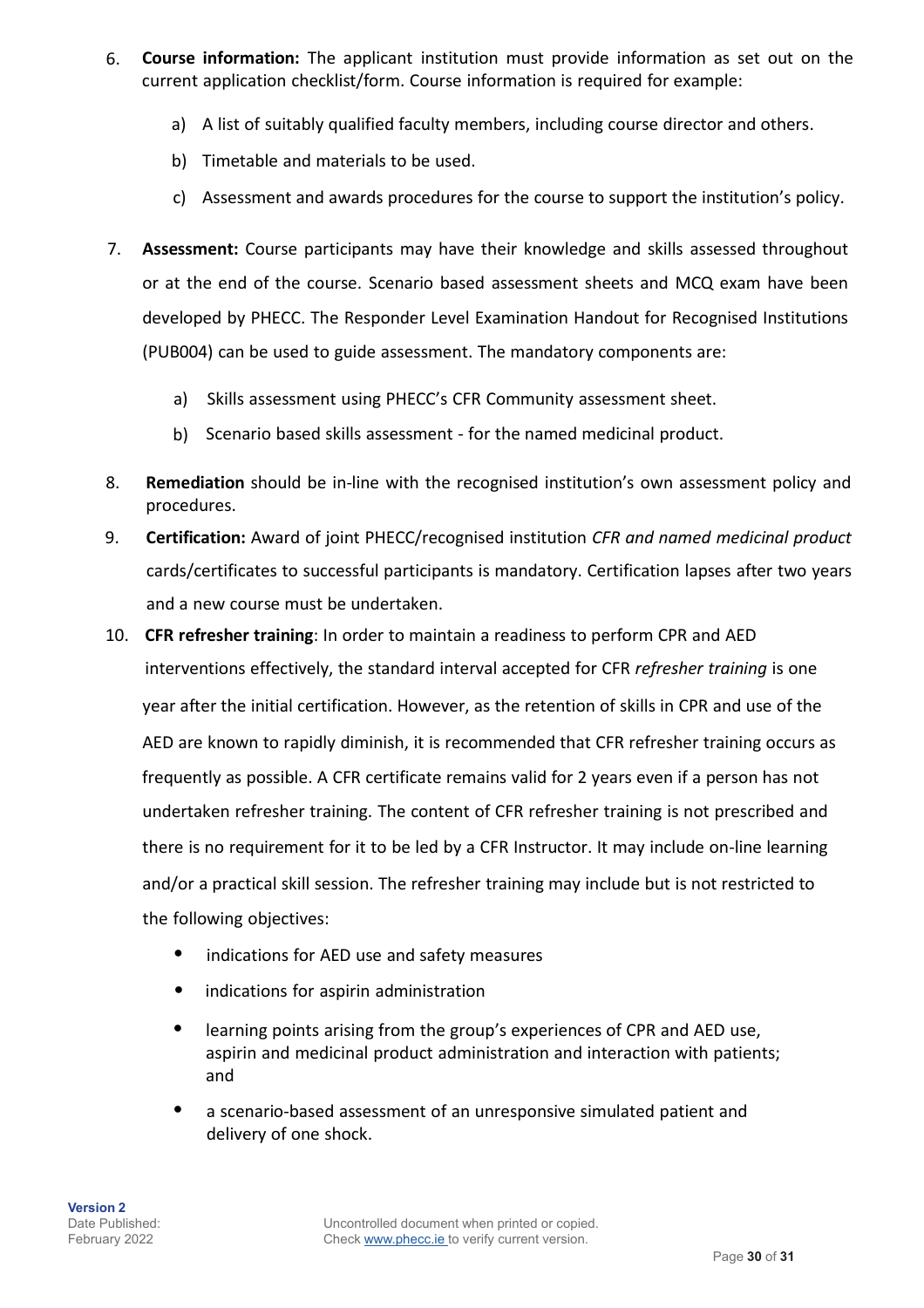#### **Who can teach CFR with named medicinal products modules?**

- 1. Holders of PHECC instructor certificates/awards at the level of Emergency First Response (EFR) instructor, assistant tutors, tutors and facilitators. It is mandatory that these instructors/tutors maintain CFR instructor certification.
- 2. Other registered healthcare professionals with a valid CFR Instructor certificate, and have experience in managing emergencies and it's within their scope of practice; such as doctors, nurses or pharmacists. There is no PHECC Instructor certificate for this group.
- 3. The course director requirement for this course is an experienced EFR Instructor or above (assistant tutor, tutor or facilitator). PHECC will consider alternative course directors on a caseby-case basis.

#### **Who can teach EFR module for medical gas 50% nitrous oxide and 50% oxygen?**

- 4. Holders of PHECC instructor certificates/awards at the level of Emergency First Response (EFR) instructor, assistant tutors, tutors and facilitators. It is mandatory that these instructors/tutors maintain CFR instructor certification.
- 5. The course director requirement for this course is an experienced EFR Instructor or above (assistant tutor, tutor or facilitator).
- 6. Other registered healthcare professionals with emergency medicine or midwifery experience, and it's within their scope of practice; such as doctors, nurses and midwives. There is no PHECC Instructor certificate for this group.